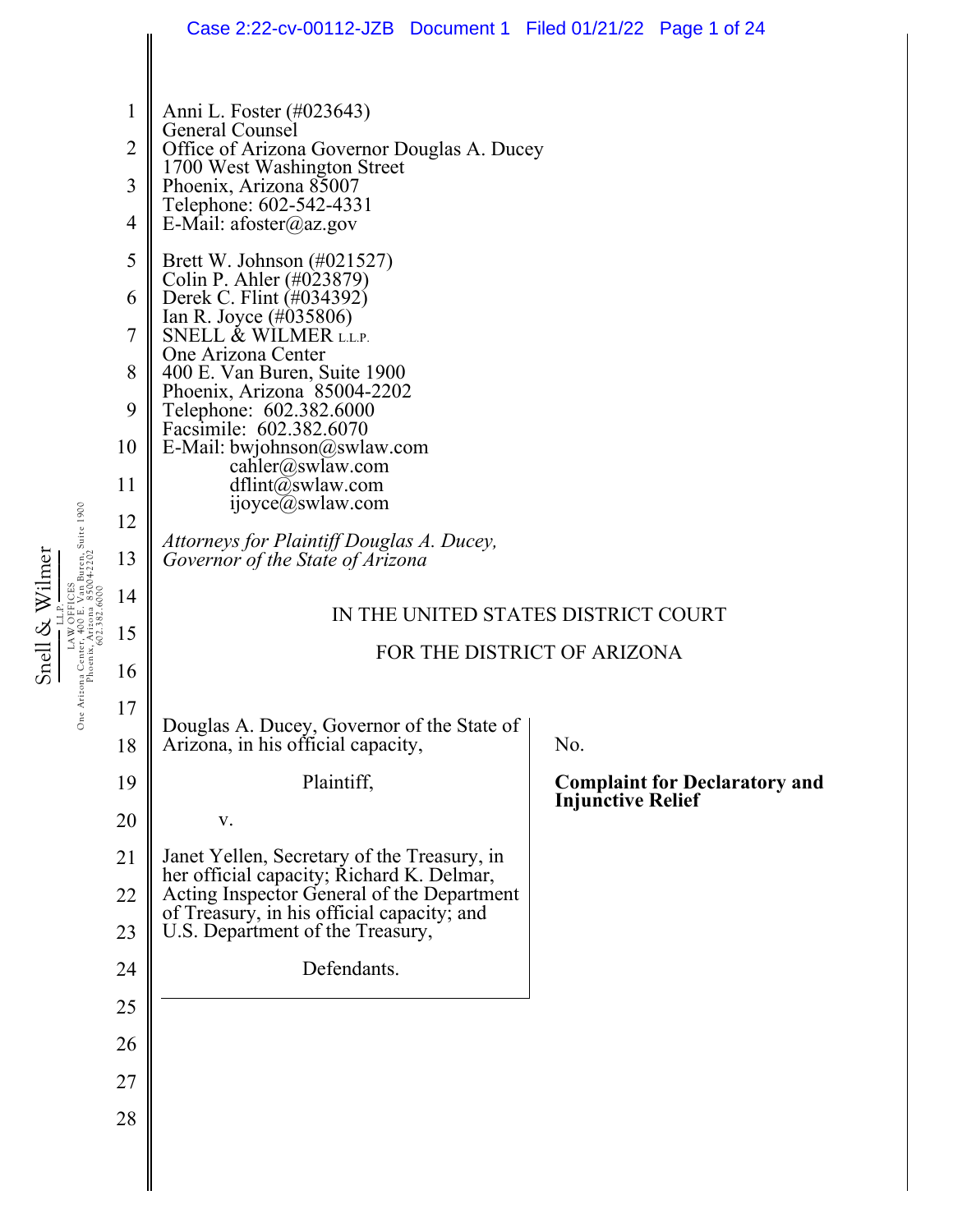#### **INTRODUCTION**

*"All legislative Powers herein granted shall be vested in a Congress of the United States…" U.S. Const. art. I, § 1.* 

1. The COVID-19 pandemic has created havoc in the lives of every citizen of our nation, and its biggest impact has been on our children. The loss of learning, socialization and opportunity has set our children back years, even with the great efforts made by parents and educators.

2. This is why the State of Arizona, through the Governor's Office, implemented programs in accordance with federal law and regulations, using funds appropriated to it by Congress, to bridge the gaps, get our children back in school and get them back on track academically.

3. Yet, following implementation of these programs, Arizona has been put on notice that funding, along with the children and parents it assists, will be held hostage if Arizona fails to bend to the arbitrary and capricious authority of a federal regulatory agency.

19 4. Douglas A. Ducey, Governor of the State of Arizona, cannot allow this action to stand without protest. The work of mitigating COVID-19 "belongs to state and local governments across the country and the peoples elected representatives in Congress." *Nat'l Fed'n of Indep. Bus. v. Dep't of Labor, Occupational Safety & Health Admin.*, 2022 WL 120952, at \*3 (U.S. Jan. 13, 2022) (Gorsuch, J., concurring).

20 21 22 23 24 25 26 27 5. This case arises out of the U.S. Department of the Treasury ("Treasury") seeking to usurp Congressional power in the area of COVID-19 financial relief. Through its attempted legislative action, Treasury seeks to deprive the State of Arizona of millions of dollars in aid that Congress appropriated for the purpose of mitigating the negative economic impacts of the COVID-19 pandemic—monies that are critically needed to recover from the pandemic's effects on education, including the remote learning that disproportionately impacted low-income students. If these effects are not addressed, they will have long-term economic, educational and social, consequences.

28

1

2

3

4

5

6

7

8

9

10

11

12

13

14

15

Snell & Wilmer L.L.P. LAW OFFICES One Arizona Center, 400 E. Van Buren, Suite 1900 Phoenix, Arizona 85004-2202 602.382.6000

Snell & Wilmer

16

17

18

6. The genesis of the dispute is Congress's passage of the American Rescue Plan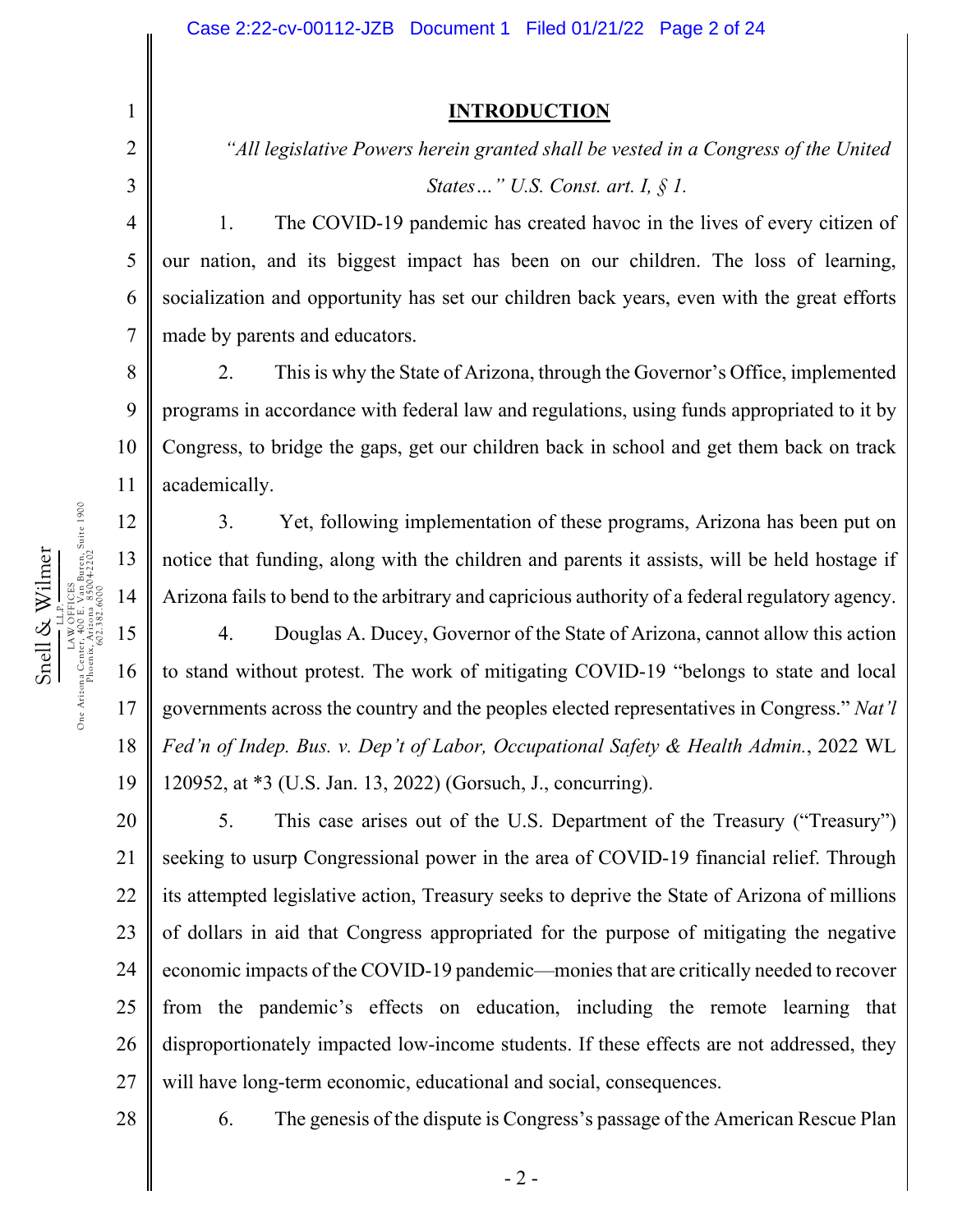1 2 3 4 Act of 2021 ("ARPA"). Among other things, ARPA created the Coronavirus State and Local Fiscal Recovery Fund (the "SLFRF"). In the text of ARPA, Congress specifically described the permissible uses of SLFRF monies by States and also specifically described restrictions on such uses.

7. Initially, Treasury—which was tasked with distributing SLFRF monies and creating implementing regulations—correctly recognized that ARPA gave the States "*broad latitude* to choose whether and how to use the [SLFRF funds] to respond to and *address the negative economic impact*" of COVID-19. Coronavirus State and Local Fiscal Recovery Funds, 86 Fed. Reg. 26786, 26794 (May 17, 2021) (emphasis added). Treasury further recognized that one way for States to address the negative economic impact of COVID-19 would be through programs focused on the educational impacts of remote or hybrid learning, which disproportionately affected low-income and minority students.

8. In accordance with Treasury's statements, as well as the text of ARPA, Governor Ducey used some of the SLFRF monies to create two grant programs that addressed the long-term, negative economic impacts on disadvantaged communities from school closures and overbearing mask mandates. The programs empower parents and students to exercise their freedom to make informed decisions regarding their health and educational needs.

19 20 21 22 23 24 25 26 27 28 9. More recently, however, Treasury arbitrarily changed its guidance, and through a clear abuse of discretion, is seeking to unilaterally amend ARPA by adding new health conditions on how SLFRF monies may be used. In particular, and even though Treasury has no background expertise in public health, Treasury recently issued a Final Rule that purports to prohibit SLFRF monies from being used in a manner that, in the subjective and ill-informed opinion of Treasury, would undermine efforts to stop the spread of COVID-19. Based on its policy objections to the two grant programs referenced above, Treasury has also indicated to Governor Ducey that, even though this Final Rule does not become effective until April 1, 2022, the Rule somehow authorizes Treasury to: (1) recoup SLFRF monies distributed to the State; and (2) withhold future SLFRF distributions.

5

6

7

8

9

10

11

12

13

14

15

16

17

18

- 3 -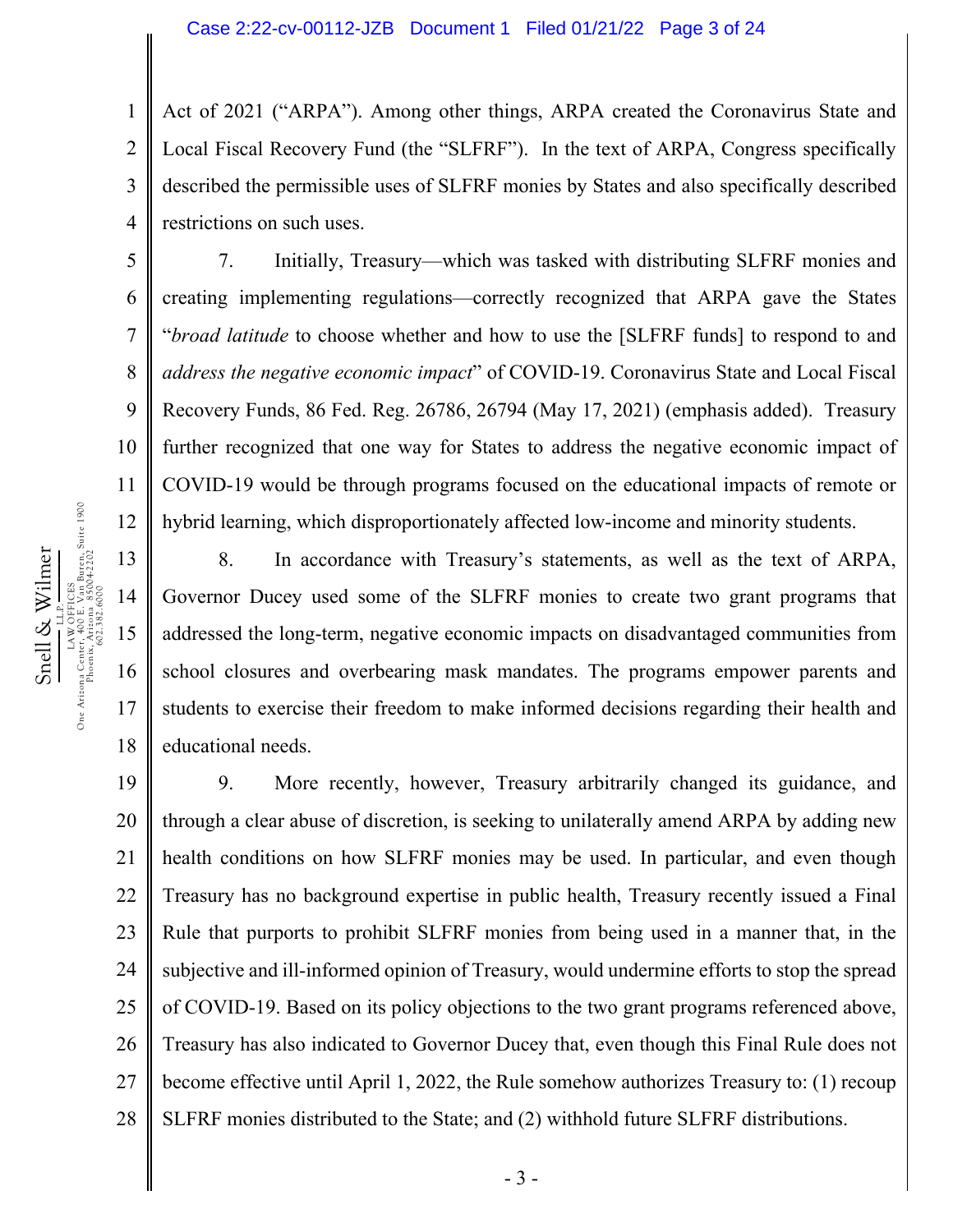1 2 3 4 5 6 7 8 9 10 11 10. Treasury's actions far exceed the statutory authority granted to it under ARPA. Nothing in that underlying statute authorizes Treasury to condition the use of SLFRF monies on following measures that, in the view of Treasury, stop the spread of COVID-19. If Congress had truly intended to give Treasury the power to dictate public health edicts to the States, and recoup or withhold SLFRF monies based on an alleged lack of compliance with such edicts, it would have spoken clearly on the matter. It did not. Moreover, even if Treasury were correct that ARPA conferred it the broad authority it now claims to attach new conditions on SLFRF monies, then the statute would violate the Spending Clause of the U.S. Constitution and the non-delegation doctrine. This Court should declare the Final Rule invalid, declare that Treasury has acted arbitrarily and capriciously and has abused its discretion, and enjoin Treasury's legislative overreach.

#### **PARTIES, JURISDICTION AND VENUE**

11. Plaintiff Douglas A. Ducey is the Governor of the State of Arizona. Under Arizona law, Governor Ducey is the official authorized to accept and expend funds received from the federal government or any agency thereof. *See* Ariz. Rev. Stat. § 41-101.01(A). Pursuant to this authority, Governor Ducey has accepted and expended SLFRF monies. Additionally, Governor Ducey serves as the sole State official responsible for communications between the State of Arizona and the federal government. *See* Ariz. Rev. Stat.  $§$  41-101(A)(4).

20 21 12. Defendant Janet L. Yellen is the Secretary of the Treasury of the United States and is named in her official capacity.

22 23 24 25 26 27 13. Defendant Richard K. Delmar is the Acting Inspector General of the Department of the Treasury and is named in his official capacity. On information and belief, the Inspector General is responsible for monitoring and oversight of COVID-19 relief funds that have been disbursed to the States, and is generally responsible for informing and advising the Secretary of the Treasury about programs administered by Treasury and the need for corrective action.

28

14. Defendant the U.S. Department of the Treasury is an agency of the United

12

13

14

15

16

17

18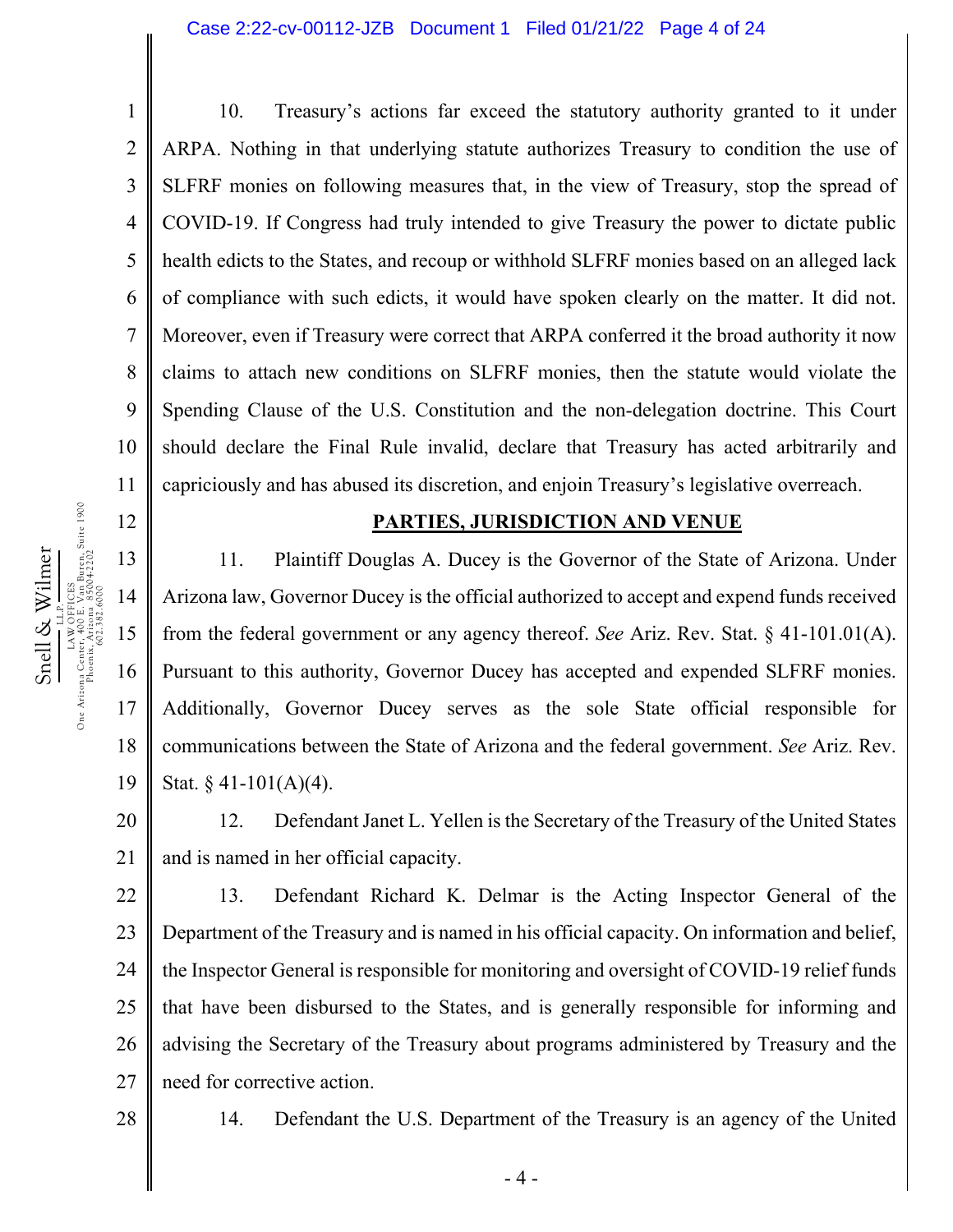- States. Treasury is not a public health agency and does not have expertise in this area.
- 2 Rather, on its website, Treasury describes its role as follows:

The Treasury Department is the executive agency responsible for promoting economic prosperity and ensuring the financial security of the United States. The Department is responsible for a wide range of activities such as advising the President on economic and financial issues, encouraging sustainable economic growth, and fostering improved governance in financial institutions. The Department of the Treasury operates and maintains systems that are critical to the nation's financial infrastructure, such as the production of coin and currency, the disbursement of payments to the American public, revenue collection, and the borrowing of funds necessary to run the federal government. The Department works with other federal agencies, foreign governments, and international financial institutions to encourage global economic growth, raise standards of living, and to the extent possible, predict and prevent economic and financial crises. The Treasury Department also performs a critical and far-reaching role in enhancing national security by implementing economic sanctions against foreign threats to the U.S., identifying and targeting the financial support networks of national security threats, and improving the safeguards of our financial systems.<sup>1</sup>

15. This Court has jurisdiction under 28 U.S.C. §§ 1331, and 2201-02.

16. Venue in the District of Arizona is proper under 28 U.S.C. § 1391(e) because:

(1) Governor Ducey resides in this district, is the State official responsible for

17 communications between the State of Arizona and the federal government, and this case

18 does not involve real property; and (2) "a substantial part of the events and omissions giving

19 rise to the claim occurred" in this district—namely, the receipt and disbursement of SLFRF

20 monies.

# 21

1

3

4

5

6

7

8

9

10

11

12

13

14

15

Snell & Wilmer L.L.P. LAW OFFICES One Arizona Center, 400 E. Van Buren, Suite 1900 Phoenix, Arizona 85004-2202 602.382.6000

Snell & Wilmer

LAW OFFICES<br>One Arizona Center, 400 E. Van Buren, Suite 1900<br>Phoenix, A2.532.60004-2202<br>2.532.6000

16

## **GENERAL ALLEGATIONS**

22

## **I. The Provisions of ARPA**

23

24

17. On March 11, 2021, President Joseph Biden signed ARPA into law.

- 18. Section 9901 of ARPA amends Title VI of the Social Security Act (42 U.S.C.
- 25 § 801 *et seq.*) to establish the SLFRF.

26 27 19. The SLFRF appropriates \$219,800,000,000 to States, territories, and Tribal

<sup>28</sup>  <sup>1</sup> *Role of the Treasury*, U.S. Department of the Treasury (last visited Jan. 20, 2022), https://home.treasury.gov/about/general-information/role-of-the-treasury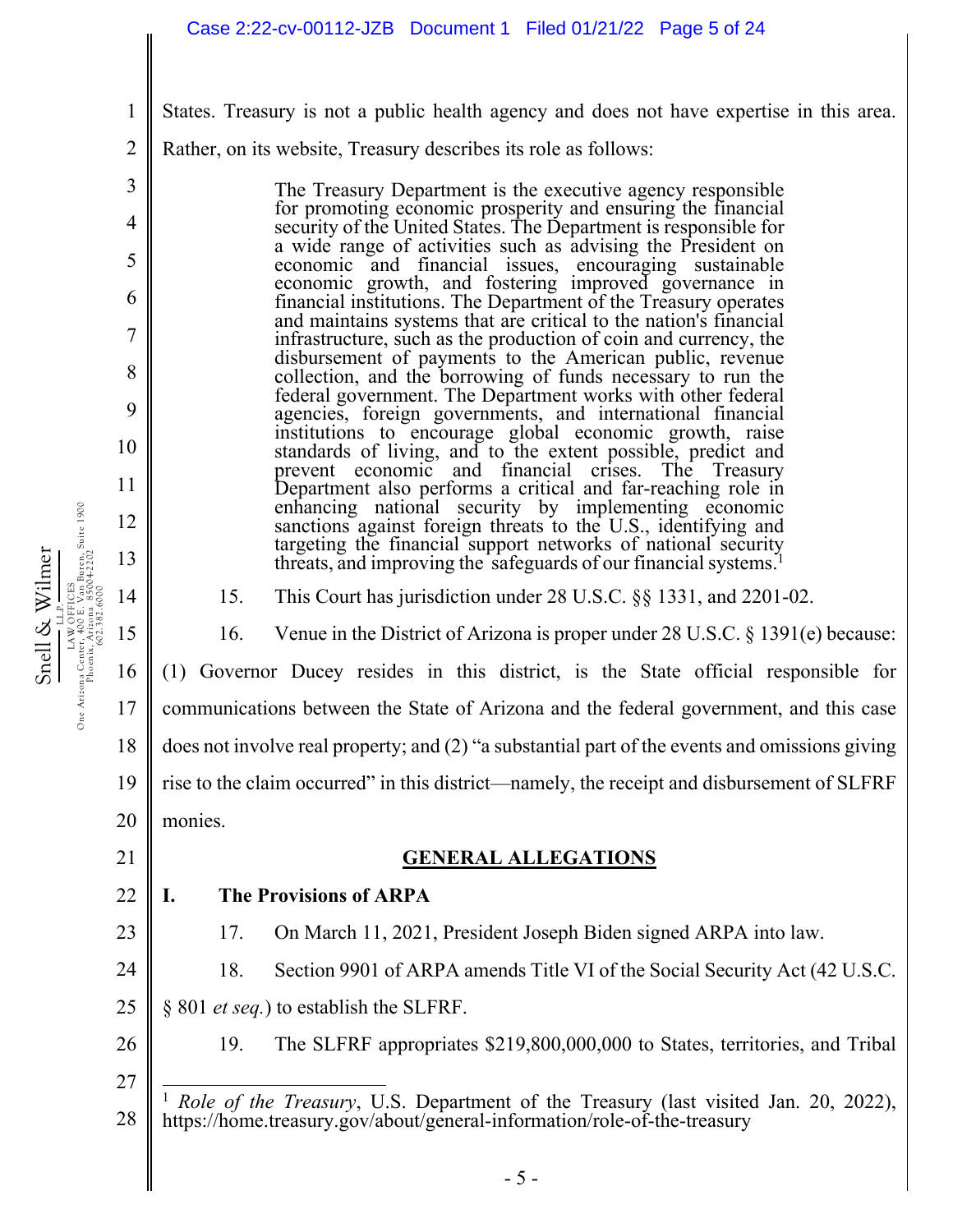# Case 2:22-cv-00112-JZB Document 1 Filed 01/21/22 Page 6 of 24

|                | Case 2.22-00-00112-02D Document 1 High 01/21/22 Tage 0 01 24                                                                                                                               |  |  |
|----------------|--------------------------------------------------------------------------------------------------------------------------------------------------------------------------------------------|--|--|
| 1              | governments "to mitigate the <i>fiscal</i> effects stemming from the public health emergency with                                                                                          |  |  |
| $\overline{2}$ | respect to the Coronavirus Disease." 42 U.S.C. $\S 802(a)(1)$ (emphasis added).                                                                                                            |  |  |
| 3              | 20.<br>In Section 9901 of ARPA, Congress expanded on the permissible uses of                                                                                                               |  |  |
| $\overline{4}$ | SLFRF monies. 42 U.S.C. $\S$ 802(c)(1). In particular, Congress mandated in 42 U.S.C.                                                                                                      |  |  |
| 5              | $\S$ 802(c)(1) that the funds be used for one of four purposes:                                                                                                                            |  |  |
| 6              | (A) to respond to the public health emergency with respect to                                                                                                                              |  |  |
| 7              | the Coronavirus Disease 2019 (COVID-19) or its negative<br>economic impacts, including assistance to households, small                                                                     |  |  |
| 8              | businesses, and nonprofits, or aid to impacted industries such as<br>tourism, travel, and hospitality;                                                                                     |  |  |
| 9              | (B) to respond to workers performing essential work during the<br>COVID-19 public health emergency by providing premium                                                                    |  |  |
| 10             | pay to eligible workers of the State, territory, or Tribal<br>government that are performing such essential work, or by                                                                    |  |  |
| 11             | providing grants to eligible employers that have eligible<br>workers who perform essential work;                                                                                           |  |  |
| 12             | (C) for the provision of government services to the extent of the                                                                                                                          |  |  |
| 13             | reduction in revenue of such State, territory, or Tribal                                                                                                                                   |  |  |
| 14             | government due to the COVID-19 public health emergency<br>relative to revenues collected in the most recent full fiscal year<br>of the State, territory, or Tribal government prior to the |  |  |
| 15             | emergency; or                                                                                                                                                                              |  |  |
| 16<br>17       | (D) to make necessary investments in water, sewer, or<br>broadband infrastructure.                                                                                                         |  |  |
| 18             | In 42 U.S.C. § $802(c)(2)$ , Congress described two restrictions on the use of<br>21.                                                                                                      |  |  |
| 19             | <b>SLFRF</b> monies:                                                                                                                                                                       |  |  |
| 20             | (A) IN GENERAL.—A State or territory shall not use the                                                                                                                                     |  |  |
| 21             | funds provided under this section or transferred pursuant to<br>section $803(c)(4)$ of this title to either directly or indirectly                                                         |  |  |
| 22             | offset a reduction in the net tax revenue of such State or territory<br>resulting from a change in law, regulation, or administrative                                                      |  |  |
| 23             | interpretation during the covered period that reduces any tax (by<br>providing for a reduction in a rate, a rebate, a deduction, a                                                         |  |  |
| 24             | credit, or otherwise) or delays the imposition of any tax or tax<br>increase.                                                                                                              |  |  |
| 25             | (B) PENSION FUNDS. — No State or territory may use funds                                                                                                                                   |  |  |
| 26             | made available under this section for deposit into any pension<br>fund.                                                                                                                    |  |  |
| 27             | 22.<br>ARPA also provided that Treasury may provide SLFRF funds to States in                                                                                                               |  |  |
| 28             | separate installments with the only requirement for acceptance of each installment that the                                                                                                |  |  |
|                | $-6-$                                                                                                                                                                                      |  |  |

Snell & Wilmer Snell & Wilmer<br>one Arizona Center, 400 E Van Buren, Suite 1900<br>One Arizona Center, 400 E Van Buren, Suite 1900<br>Phoenix, 621382.80000 LAW OFFICES One Arizona Center, 400 E. Van Buren, Suite 1900 Phoenix, Arizona 85004-2202 602.382.6000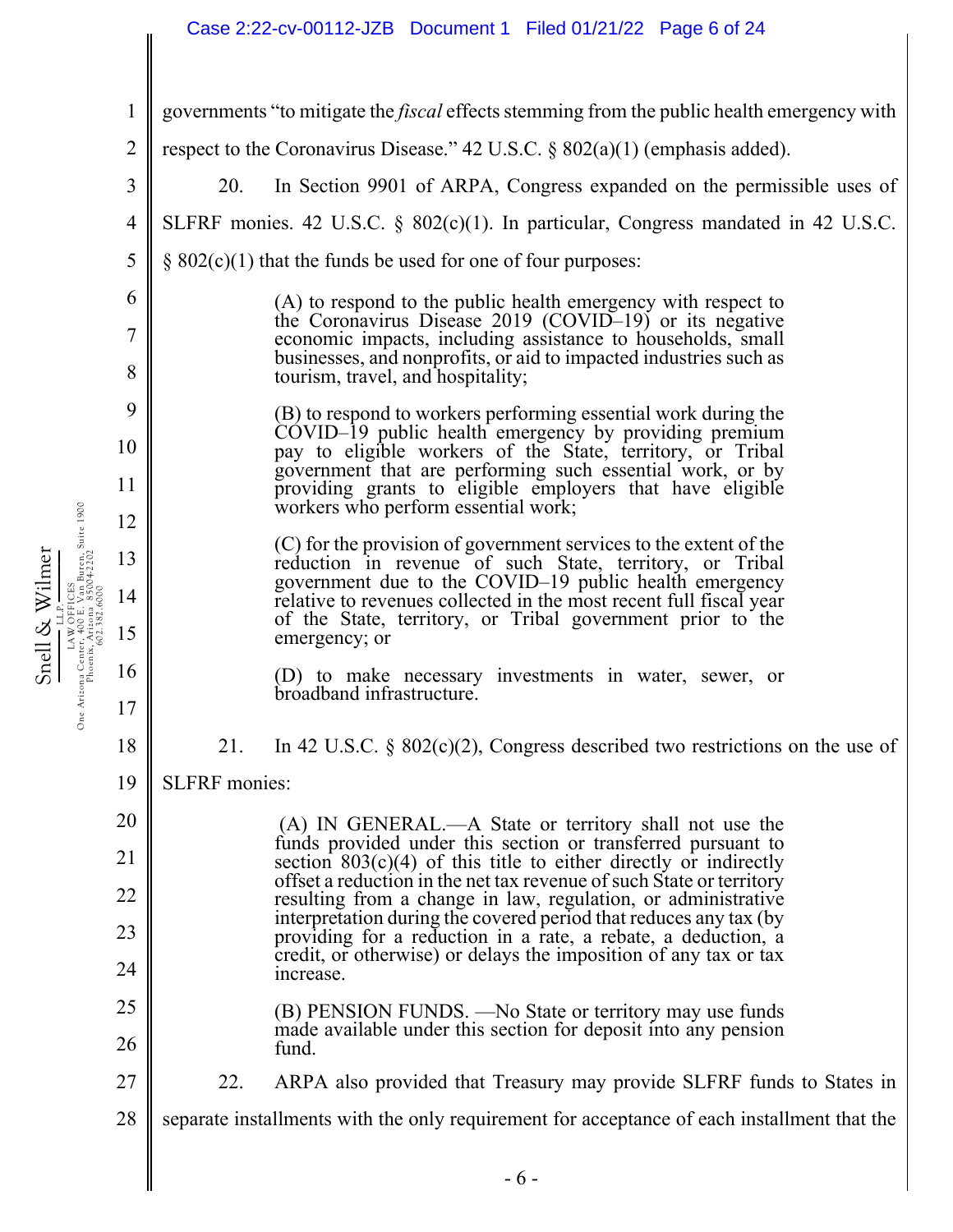State sign a certification stating that the funds will only be used for the purposes outlined in the statute.  $42 \text{ U.S.C. }$  §  $802(b)(6)(A)(ii)$  and (d).

23. ARPA does *not* contain any provisions that prohibits State, local, or Tribal governments from using SLFRF monies on programs that according to Treasury "undermine" efforts to stop the spread of COVID-19 or that require compliance with CDC recommendations or guidance—notably such provisions would put Treasury responsible for determining public health protocols, for which it is not qualified or, more importantly, statutorily-authorized.

24. In discussing the recoupment remedy, Congress explained that "[a]ny State, territory, or Tribal government that has failed to comply with" 42 U.S.C. § 802(c) in its use of SLFRF monies "shall be required to repay to the Secretary [of the Treasury] an amount equal to the amount of funds used in violation of such subsection." 42 U.S.C. § 802(e).

25. Congress also provided some authority to Treasury to withhold monies based on a lack of compliance with 42 U.S.C. § 802(c): "If a State or territory is required under [42 U.S.C.  $\S 802(e)$ ] to repay funds for failing to comply with [42 U.S.C.  $\S 802(c)$ ], the Secretary may reduce the amount otherwise payable to the State or territory. 42 U.S.C.  $§ 802(b)(6)(ii)(III).$ 

18 19 26. Congress also gave the Secretary of the Treasury "the authority to issue such regulations as may be necessary or appropriate to carry out this section." 42 U.S.C. § 802(f).

**II. Treasury's Interim Final Rule**

21 22 23 24 27. On May 17, 2021, Treasury published in the Federal Register an "Interim Final Rule" implementing the SLFRF. Coronavirus State and Local Fiscal Recovery Funds, 86 Fed. Reg. 26786 (May 17, 2021). A copy of the Interim Final Rule is attached as Exhibit 1.

25 26 28. The Interim Final Rule described how a state could use SLFRF in order to fall within one of the four categories of permissible uses described in 42 U.S.C.  $\S 802(c)(1)$ .

27 28 29. For instance, with respect to the first category of permissible use (42 U.S.C. § 802(c)(1)(A)), the Interim Final Rule described how a program could respond to the

1

2

3

4

5

6

7

8

9

10

11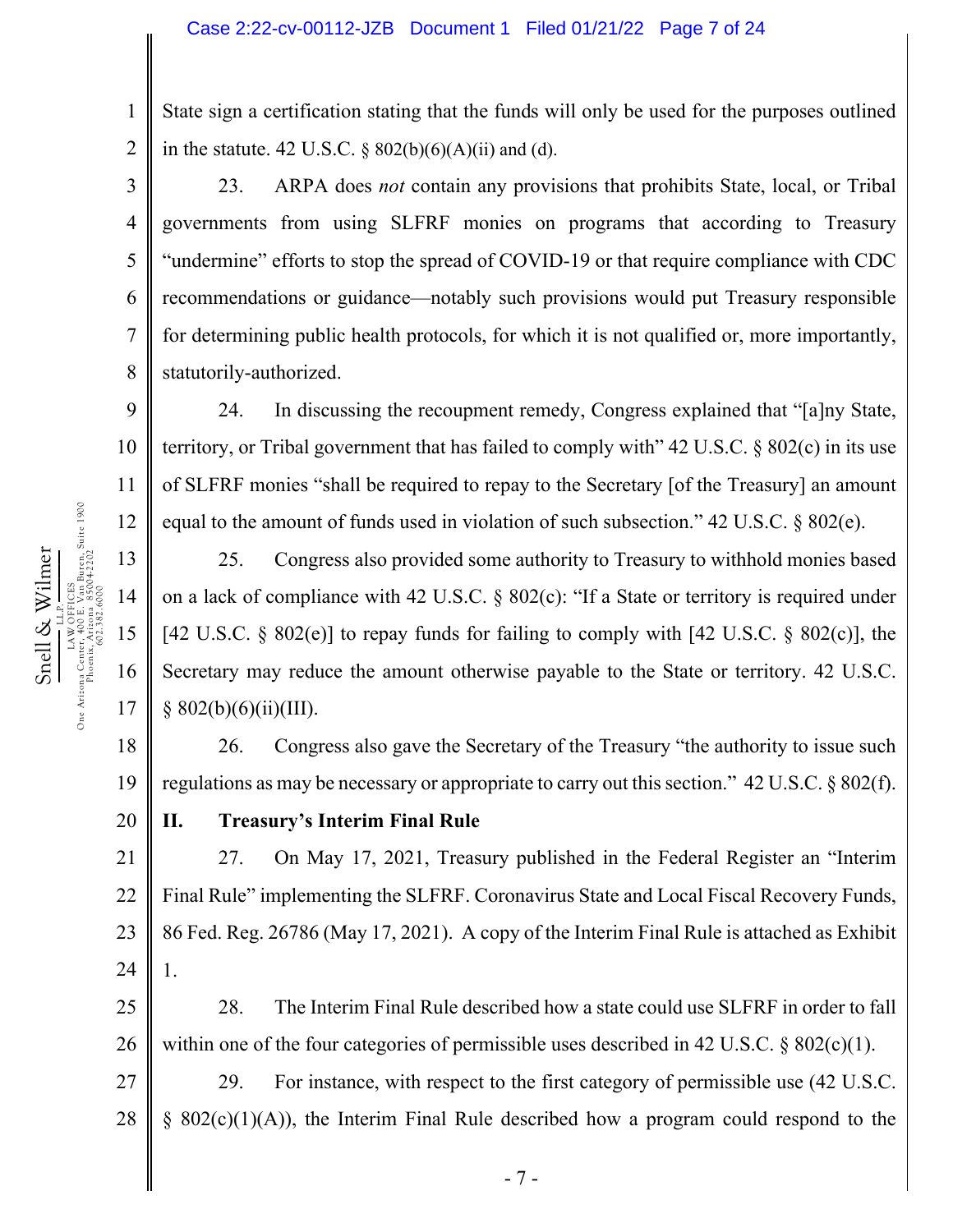4 6 7 COVID-19 public health emergency *or* the negative economic impacts of the pandemic. In fact, the Interim Final Rule addressed each of these two topics separately, under different headings—one section was titled "Responding to COVID–19," while another was titled "Responding to Negative Economic Impacts." The Interim Final Rule also explained: "While the COVID–19 public health emergency affected many aspects of American life, eligible uses under this category must be in response to the disease itself *or the harmful consequences of the economic disruptions resulting from or exacerbated by the COVID–19 public health emergency*." 86 Fed. Reg. at 26788 (emphasis added).

30. In the section addressing "Responding to Negative Economic Impacts," the Interim Final Rule provided that "[w]here there has been a negative economic impact resulting from the public health emergency, States, local, and Tribal government *have broad latitude to choose whether and how to use the Fiscal Recovery Funds to Respond to and address the negative economic impact.*" 86 Fed. Reg. at 26794 (emphasis added).

31. The Interim Final Rule then detailed, on several occasions, how a state could respond to negative economic impacts of COVID-19 by addressing the educational impacts of the pandemic. For instance, the Interim Final Rule stated:

> a. "The negative economic impacts of COVID-19 also include significant impacts to children in disproportionately affected families *and include impacts to education*, health, and welfare, all of which contribute to long-term economic outcomes." 86 Fed. Reg. at 26793 (emphasis added)*.*

b. "Many low-income and minority students, *who were disproportionately served by remote or hybrid education during the pandemic*, lacked the resources to participate fully in remote schooling or live in households without adults available throughout the day to assist with online coursework." *Id.* (emphasis added).

c. "Given these trends, *the pandemic may widen educational disparities* and worsen outcomes for low-income students, an effect that would substantially impact their long-term economic outcomes. Increased economic strain or

1

2

3

5

8

9

10

11

18

19

20

21

22

23

24

25

26

27

28

- 8 -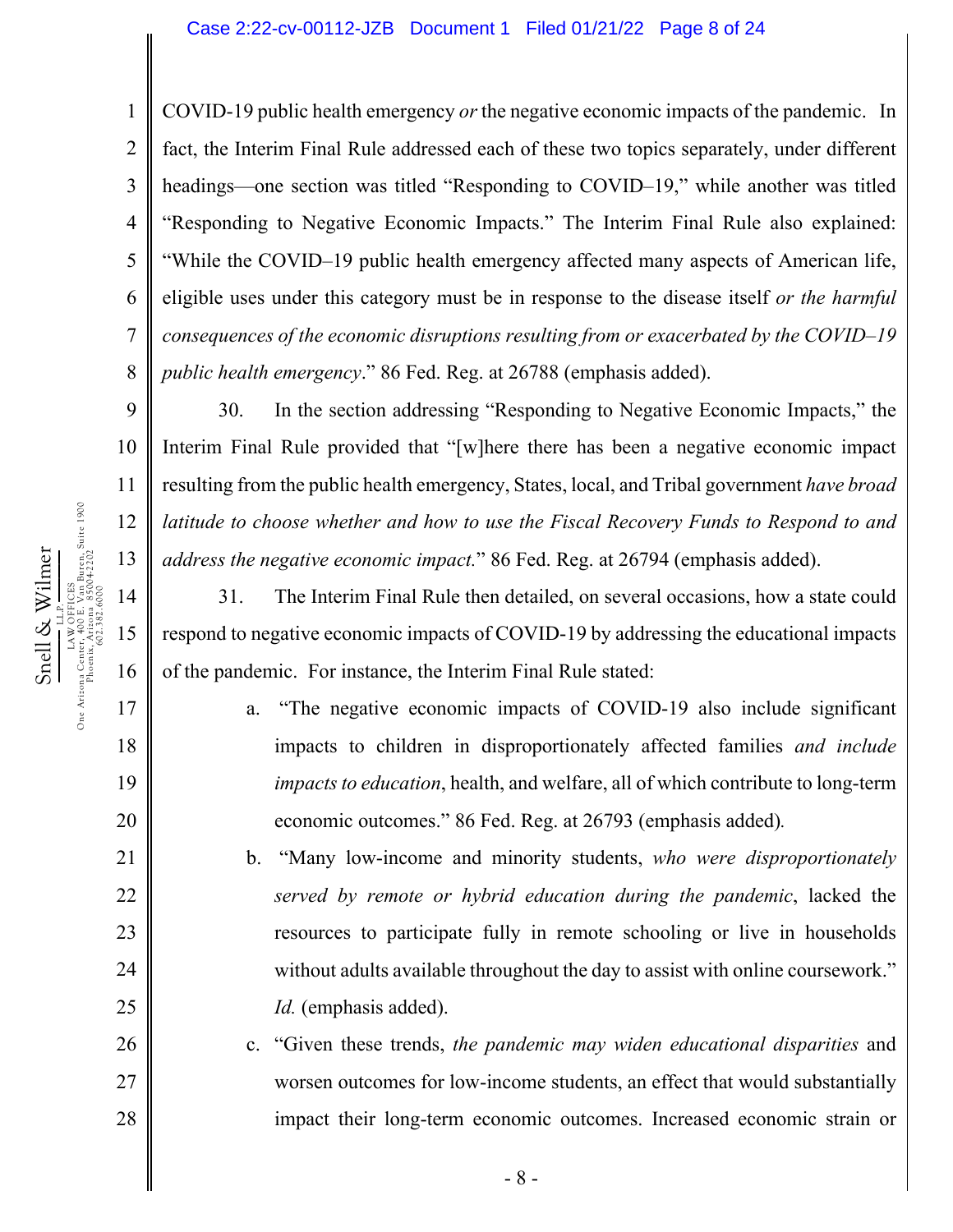material hardship due to the pandemic could also have a long-term impact on health, educational, and economic outcomes of young children." *Id.*  (emphasis added).

32. Accordingly, the Interim Final Rule stated that SLFRF monies may be used on: "Evidence-based educational services and practices to address the academic needs of students, including tutoring, summer, afterschool, and other extended learning and enrichment programs." 86 Fed. Reg. at 26796. Other permissible uses of SLFRF monies include: "Evidence-based practices to address the social, emotional, and mental health needs of students." *Id.* 

33. Although Treasury included examples of allowable uses of SLFRF monies, it also noted that such examples were not exhaustive and provided the following guidelines for States to use to analyze whether programs complied with the statutory provisions: (1) "a recipient should first consider whether an economic harm exists;" and (2) whether use of the funds would "respond to" or address the harm. 86 Fed. Reg. at 26794.

18 19 20 21 22 34. Treasury also released a "Frequently Asked Questions" guidance document about the Interim Final Rule, which similarly explained that SLFRF monies may be used to "Address[] educational disparities exacerbated by COVID-19, including: early learning services, increasing resources for high-poverty school districts, educational services like tutoring or afterschool programs, and supports for students' social, emotional, and mental health needs." [Exhibit 2, *Coronavirus State and Local Fiscal Recover Funds Interim Final Rule: Frequently Asked Questions*, U.S. Department of the Treasury, at 7-8 (Jan. 2022), https://home.treasury.gov/system/files/136/SLFRPFAQ.pdf.]

23 24 25 26 35. The Interim Final Rule does *not* contain any provision that prohibits States from using SLFRF monies on programs that supposedly "undermine" efforts to mitigate the spread of COVID-19 or are inconsistent with any CDC guidance or recommendations relating to the spread of COVID-19.

27 28

#### **III. Arizona's Use of SLFRF Monies**

36. With the Interim Final Rule in place, on May 21, 2021, Matthew Gress,

LAW OFFICES<br>One Atizona Center, 400 E. Van Buren, Suite 1900<br>Phoenix, Arizona 85004-2202<br>602.382.6000 One Arizona Center, 400 E. Van Buren, Suite 1900 Snell & Wilmer Phoenix, Arizona 85004-2202 Snell & Wilmer 13 LAW OFFICES 602.382.6000 14 15 16 17

1

2

3

4

5

6

7

8

9

10

11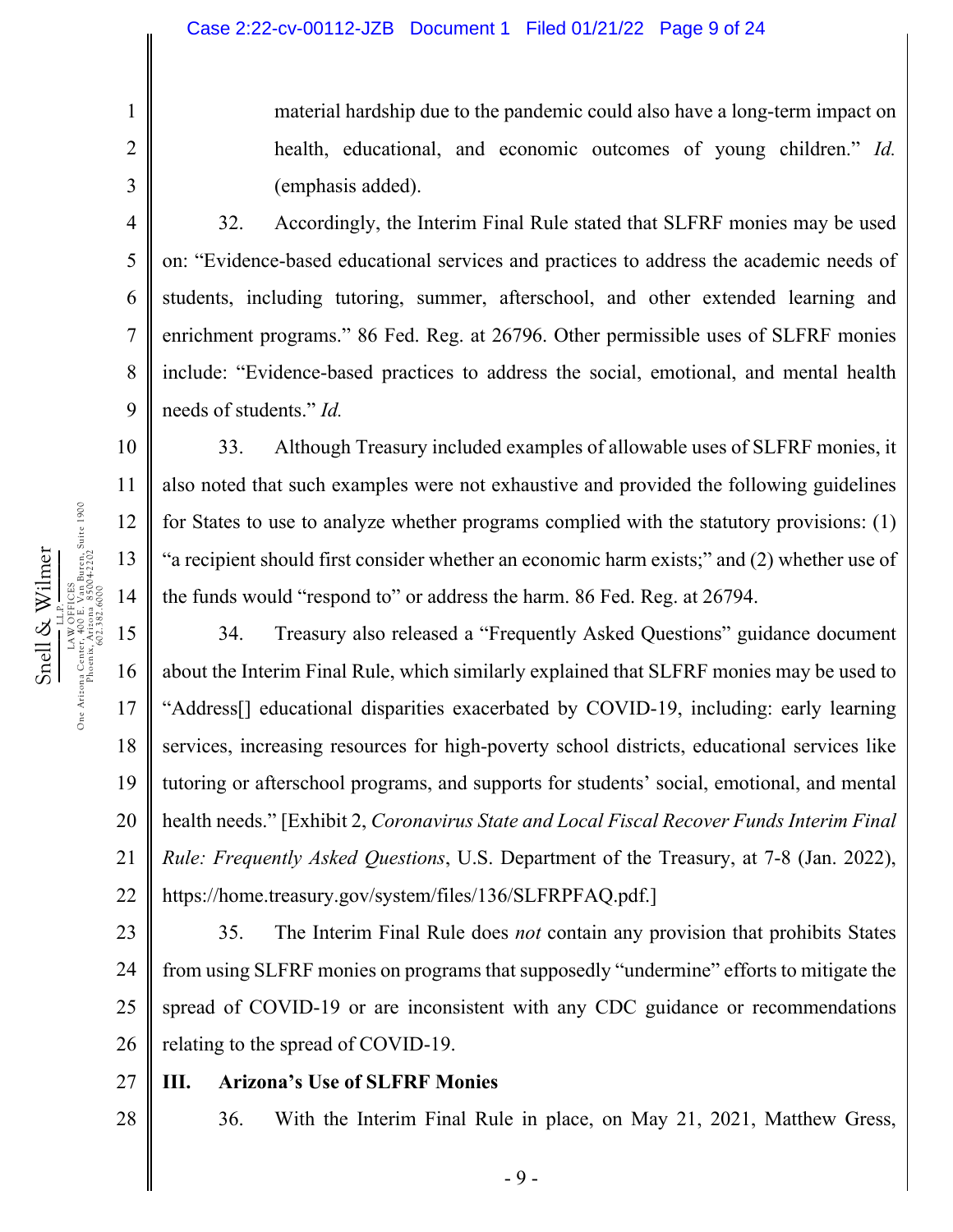1 2 3 Director of the Governor's Office of Strategic Planning and Budgeting ("OSPB"), signed a certification form issued by Treasury authorizing Treasury to make SLFRF payments to the State.

4 5 37. Subsequent to that certification, the State received the first "tranche" of SLFRF funding.

38. On August 17, 2021, Governor Ducey announced the Education Plus-Up Grant Program ("Plus-Up"). Plus-Up made \$163 million in ARPA funds available to Arizona school districts and charter schools that received less than \$1,800 per pupil under previous programs that were also intended to mitigate the economic impacts of COVID: namely, the Enrollment Stabilization Grant Program and/or the Elementary and Secondary School Emergency Relief Fund.

39. Governor Ducey's announcement of Plus-Up explained that the program "is designed to further aid in the mitigation of the economic impacts of COVID-19 and further ensure financial stability to Arizona Local Education Agencies." *State Fiscal Recovery Fund: Education Plus-Up (EPU)*, eCivis (last visited Jan. 20, 2022), https://gn.ecivis.com/GO/gn\_redir/T/1sdmeoc0bsnvo.

19 20 40. Consistent with this purpose, Plus-Up funds must be used on expenses directly related to the mitigation of the impacts of the COVID-19 pandemic. *Id.* (under "Eligibility" tab). Expenditures not directly related to mitigating the impacts of the COVID-19 pandemic are prohibited. *Id.* (under "Eligibility" tab).

21 22 23 24 25 26 41. To be eligible for Plus-Up grants, districts and charters may not "requir[e] the use of face coverings during instructional hours and on school property (with the exception of CDC transportation guidelines);" though schools have every ability to encourage practices recommended by the CDC and students were not prohibited from doing so. District and charters must also "remain<sup>[]</sup> open for in-person instruction as of August 27, 2021 and throughout the remainder of the school year." *Id.* (under "Eligibility" tab).

27 28 42. Also on August 17, 2022, Governor Ducey announced the COVID-19 Educational Recovery Benefit Program ("ERB") program. The ERB program supplied \$10

6

7

8

9

10

11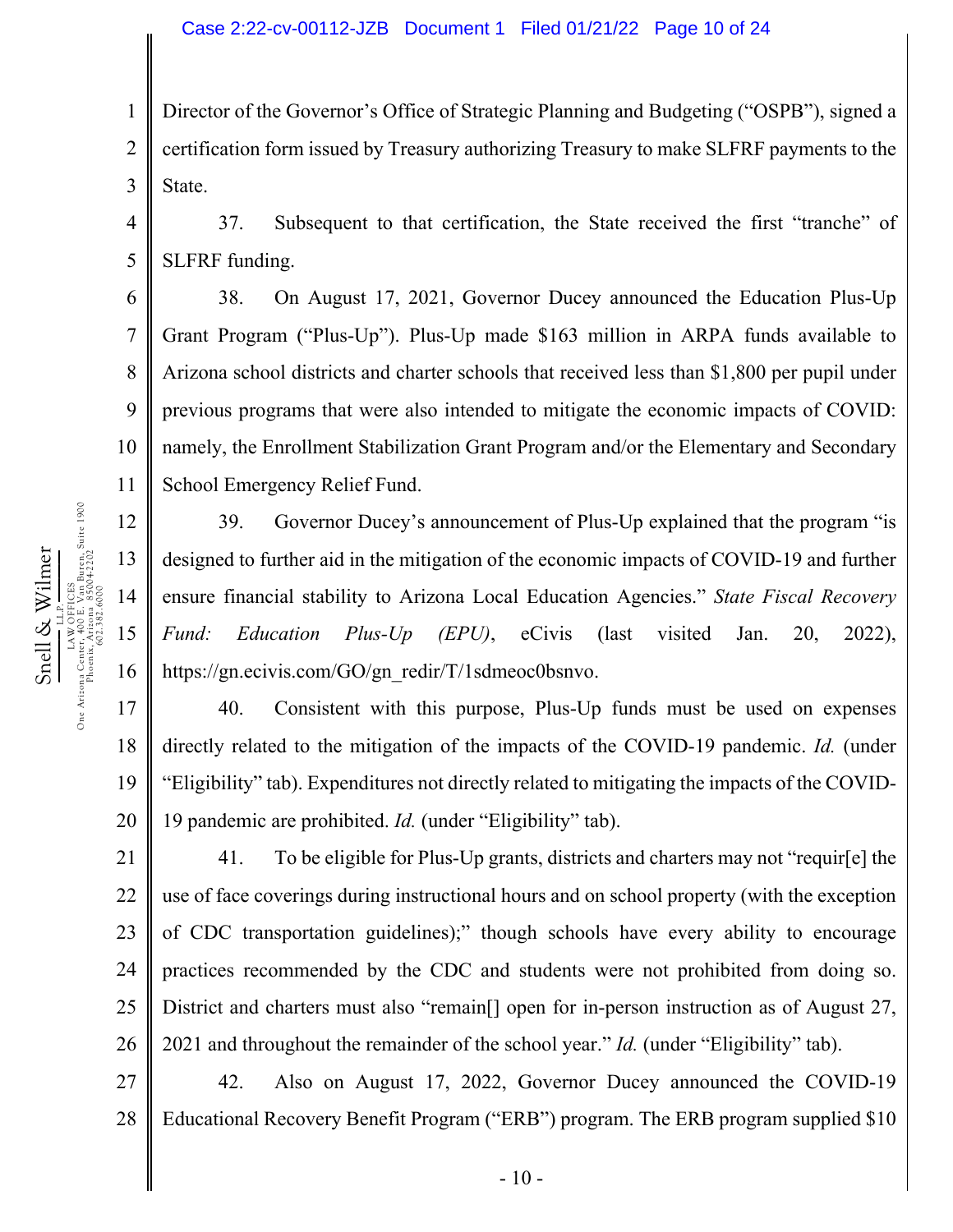million in ARPA monies for K-12 students and families facing financial and educational barriers due to school closures and mandates.

3 4 5 6 7 8 9 10 11 12 43. To be eligible for an ERB award, K-12 students and parents must demonstrate that: (1) their household income is at or below 350% of the Federal Poverty Level; and (2) their current school is requiring the use of face coverings during instructional hours and on school property (with the exception of CDC transportation guidelines). *Covid-19 Educational Recovery Benefit*, FACTS (last visited Jan. 20, 2022), https://online.factsmgt.com/grant-aid/inst/4NXJL/landing-page. The ERB program provides funding of up to \$7,000 per student. *Id.* Among other things, ERB funds may be spent on school tuition, online tutoring, childcare, daycare fees, after-school care fees, and before-school care fees of Arizona Department of Economic Security-contracted providers. *Id.*

44. The application materials for Plus-Up and the ERB both state: "The Arizona Office of the Governor supports and encourages schools informing educators, parents and students of the CDC recommendations regarding COVID-19 Mitigation Policies." *See Covid-19 Educational Recovery Benefit*, *supra*; *State Fiscal Recovery Fund: Education Plus-Up (EPU)*, *supra*.

18 19 20 45. Plus-Up and the ERB both fall within the ARPA's authorization to use SLFRF monies to address the "negative economic impacts" of COVID-19. 42 U.S.C.  $§ 802(c)(1).$ 

## **IV. The Governor's Office Responds to Treasury's Concerns about Plus-Up and ERB**

23 24 25 26 46. On October 5, 2021, Treasury wrote a letter to the Governor's Office of Strategic Planning and Budgeting ("OSPB"), asserting that Plus-Up and ERB "undermine evidence-based efforts to stop the spread of COVID-19." [Exhibit 3, Oct. 5, 2021 Letter from U.S. Department of Treasury to Governor Ducey, at 1.]

27 28 47. More specifically, Treasury took issue with the Plus-Up program stating that the program conditions SLFRF funding on "the recipient school districts not requiring the

13

14

15

16

17

21

22

1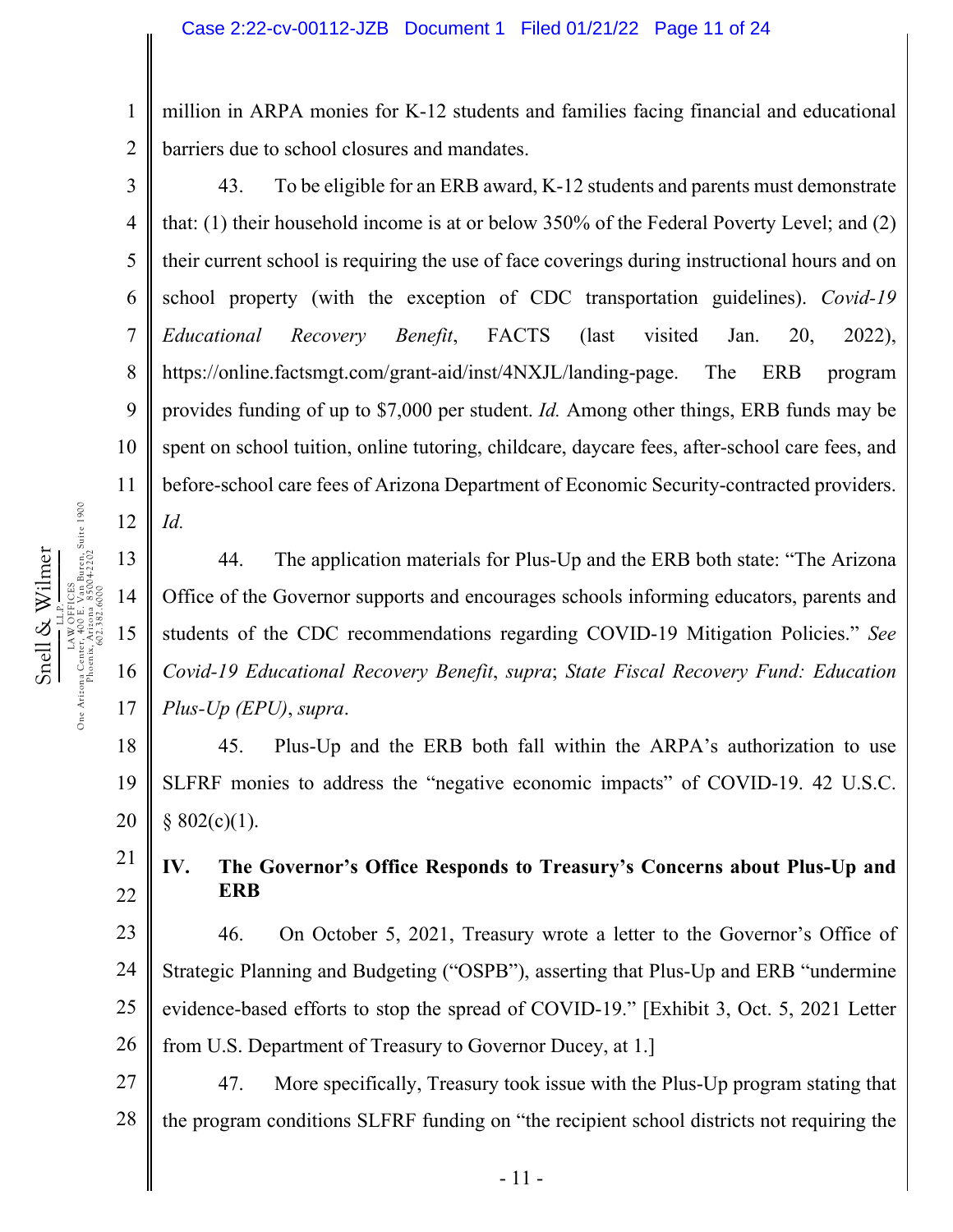#### Case 2:22-cv-00112-JZB Document 1 Filed 01/21/22 Page 12 of 24

2 3 4 5 use of face coverings during instructional hours and on school property." [*Id.*] Similarly, Treasury complained that the ERB program provides "up to \$7,000 per student to families for tuition or other educational costs at a new school that does not require face coverings if the student's current school is requiring the use of face coverings during instructional hours and on school property."2 [*Id.*]

48. In the October 5 letter, Treasury, without asking for information to justify the State's program, stated that "[a] program or service that imposes conditions on participation or acceptance of the service that would undermine efforts to stop the spread of COVID-19 or discourage compliance with evidence-based solutions for stopping the spread of COVID-19 is not a permissible use of SLFRF funds." [*Id.* at 2.] However, Treasury did not cite any text from ARPA to support its contention that Plus-Up or ERB were not permissible uses of SLFRF funds.

14 16 17 18 19 49. In support of its position that SLFRF funds may not be used on programs that, in Treasury's view, "discourage compliance with evidence-based solutions for stopping the spread of COVID-19," Treasury instead cited to pages 26786 and 26790 of the Interim Final Rule. But this language is not found on page 26786 or page 26790. *See* 86 Fed. Reg. 26786, 26790. Indeed, nothing in page 26786 of the Interim Final Rule places constraints on the use of SLFRF monies. Rather, that page provides "background information" about the COVID-19 pandemic. *See* 86 Fed. Reg. at 26786.

20 21 22 50. Similarly, nothing on page 26790 of the Interim Final Rule places constraints on the use of SLFRF monies. Rather, that page sets forth certain "Eligible Public Health Uses" of SLFRF monies. *See* 86 Fed. Reg. at 26790.

23 24 25 26 51. In the October 5 letter, Treasury demanded that OSPB supply a "response describing how the State will remediate the issues identified" with Plus-Up and ERB. Citing 31 C.F.R. § 35.10, Treasury stated that "[f]ailure to respond to or remediate may result in administrative or other action." [Ex. 3 at 2.]

1

6

7

8

9

10

11

12

13

<sup>27</sup>  28 <sup>2</sup> Nothing in either the Plus-Up program or the ERB program prohibited students from wearing masks or taking other precautions against COVID.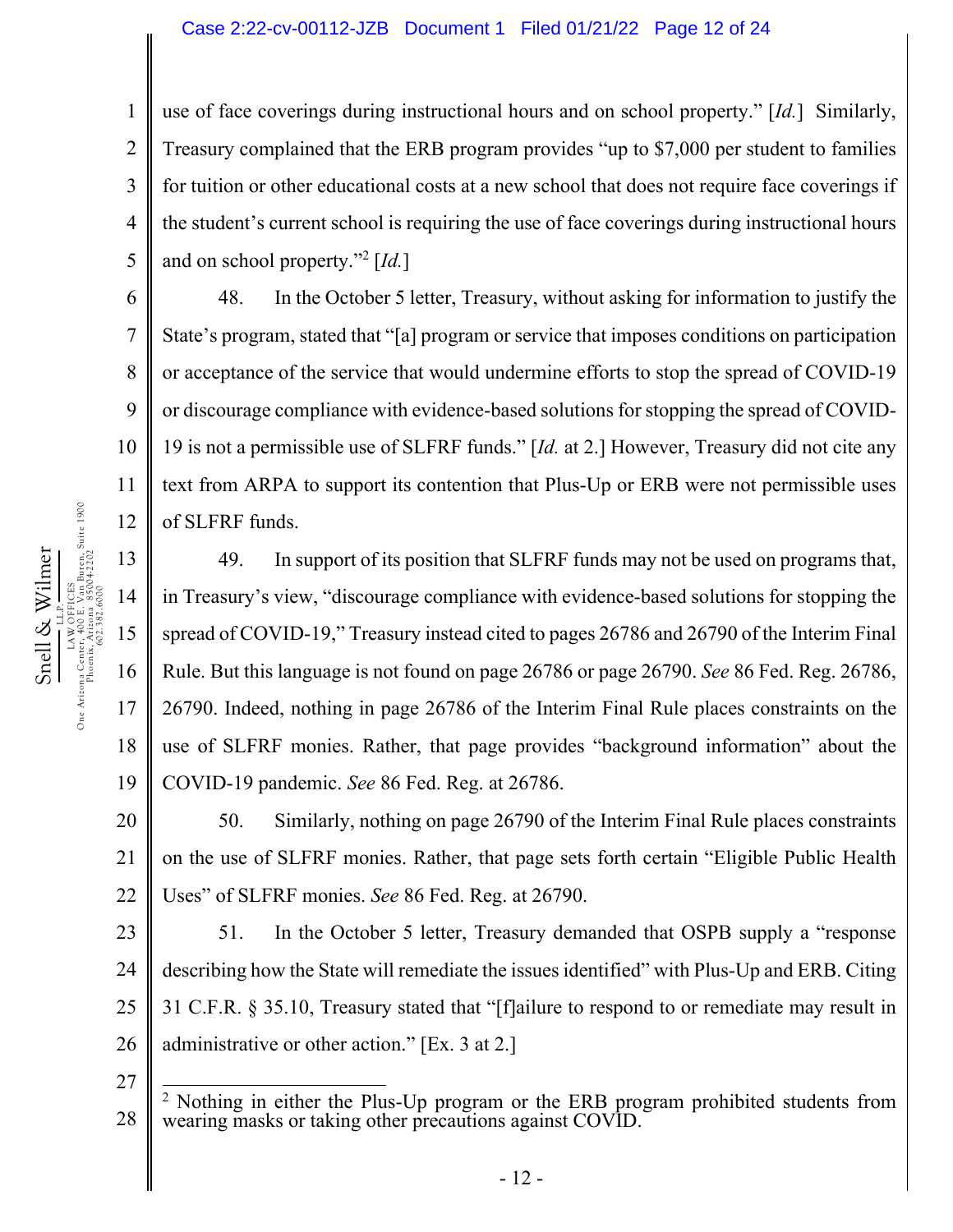4 5 6 52. The Governor's Office responded on November 4, 2021 with a letter to Treasury detailing how these programs sought to address the negative economic impacts of COVID-19, as permitted by ARPA, and how the programs were consistent "with the guidance released by the Treasury governing the program, including the Interim Final Rule and all posted Frequently Asked Questions (FAQs)." [Exhibit 4, Nov. 4, 2022 Letter from OSPB to Treasury, at 3.]

53. Regarding Plus-Up, OSPB stated that this program "addresses educational disparities by ensuring schools have the funding necessary to effectively meet the needs of every student, regardless of their family's income or socioeconomic status.<sup>3</sup> Moreover, by limiting funding to only schools that remain open for in-person instruction, the State is addressing the significant educational disparities caused by remote learning during the COVID-19 pandemic." [*Id.*]

54. Regarding ERB, OSPB stated that this program "empowers parents to exercise their freedom to make informed decisions regarding their child's educational needs. For parents who prioritize their child's social, emotional, and mental health needs and believe a mask mandate would adversely impact their child, the program offers these parents the freedom and funding to enroll their student in a different program absent of a mask mandate. To reduce the spread of COVID-19 without the need for masks, Arizona already offers free COVID-19 testing for all residents." [*Id.* at 3-4.]

20 21 22 55. The November 4 letter also cited specific provisions of the Interim Final Rule, and Treasury FAQs on that rule, further demonstrating that Plus-Up and ERB were permissible uses of SLFRF funds. [*Id*. at 3.]

23 24 25 26 56. Additionally, the November 4 letter provided other important background information supporting the two programs. For instance, the November 4 letter explained that students in the "poorest 20% of U.S. neighborhoods" are most damaged by the COVID-19 pandemic. [*Id* at 1.] It also noted that, according to the CDC, COVID-19 "has a lower

1

2

3

7

8

9

10

11

18

<sup>27</sup>  28 <sup>3</sup> This funding was necessary because of the grossly disproportionate distribution of federal funding to some schools over others when all schools suffered effects from COVID-19.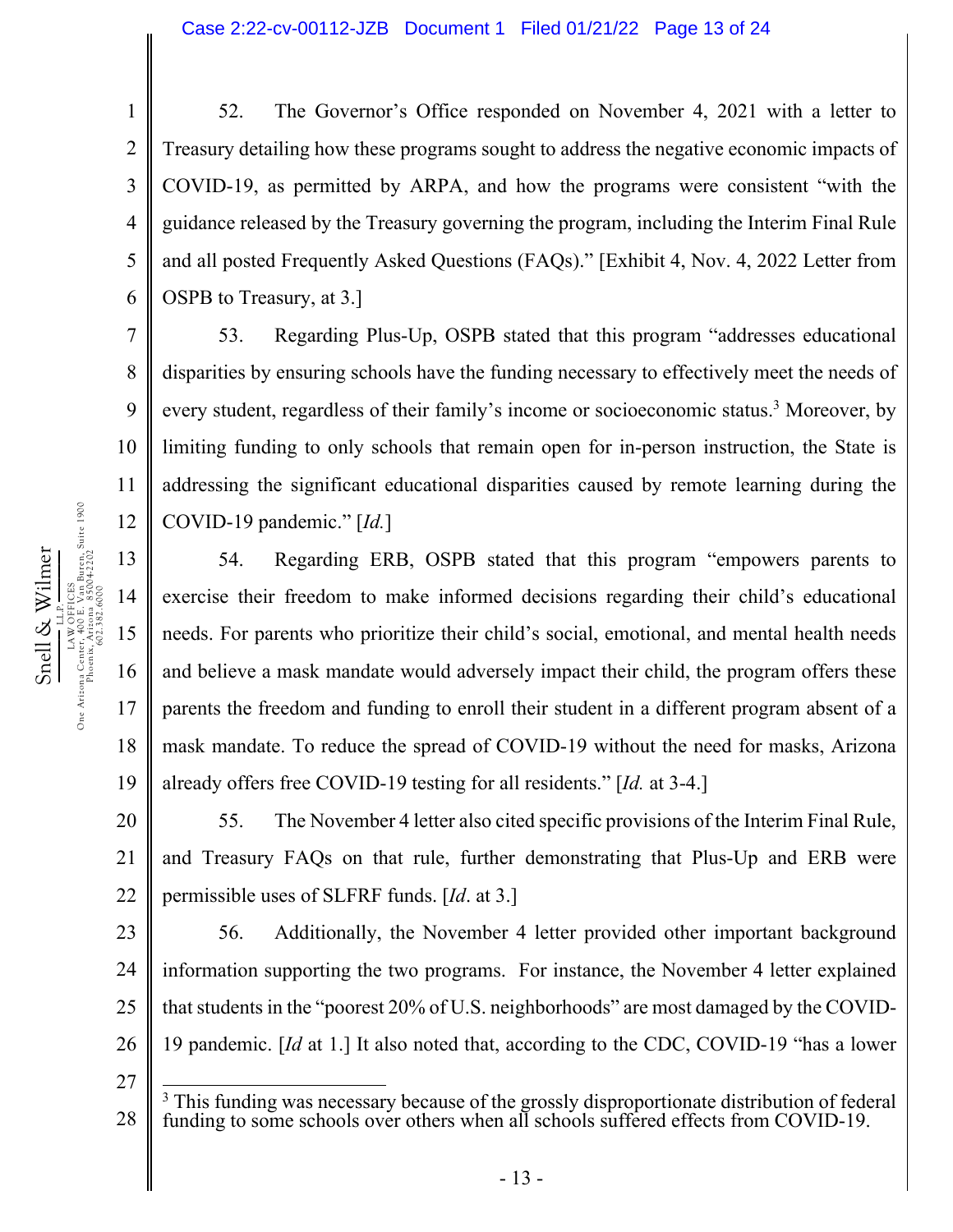1 2 3 4 5 6 likelihood of transmission among students." [*Id.*] "Indeed, in the United Kingdom, frequent rapid testing was found to be effective at reducing the transmission of the Delta COVID-19 variant amongst students, even if students did not wear masks." [*Id.*] The November 4 letter further stated that "experts have warned that masks can be harmful to children's emotional development, as seeing faces and reading emotional queues are critical for school-aged children." [*Id.* at 2.]

# 7

8

9

10

11

12

13

14

15

16

17

18

19

20

#### **V. Treasury Issues a Final Rule Attaching New, Unlawful Restrictions on the Use of SLFRF Funds.**

57. On January 6, 2022, Treasury issued a Final Rule that "adopt[ed] as final the interim final rule published on May 17, 2021 with amendments." [Exhibit 5, Final Rule, at 1.]

58. One such "amendment" added in the Final Rule, though, was a wholesale change to the previous provisions that is not supported by ARPA. That amendment is a purported prohibition on using SLFRF funds on a "program or service that imposes conditions on participation or acceptance of the service that would undermine efforts to stop the spread of COVID-19 or discourage compliance with recommendations and guidelines in CDC guidance for stopping the spread of COVID-19." [*Id.* at 346 (also explaining that "recipients may not use funds for a program that undermines practices included in the CDC's guidelines and recommendations for stopping the spread of COVID-19"); *see also id.* at 10, 58 (similar).]

21 22 23 24 25 26 27 28 59. Supposedly impermissible "programs or services" to be determined by Treasury include "programs that impose a condition to discourage compliance with practices in line with CDC guidance (e.g., paying off fines to businesses incurred for violation of COVID-19 vaccination or safety requirements), as well as programs that require households, businesses, nonprofits, or other entities not to use practices in line with CDC guidance as a condition of receiving funds (e.g., requiring that businesses abstain from requiring mask use or employee vaccination as a condition of receiving SLFRF funds)." [*Id.* at 346.]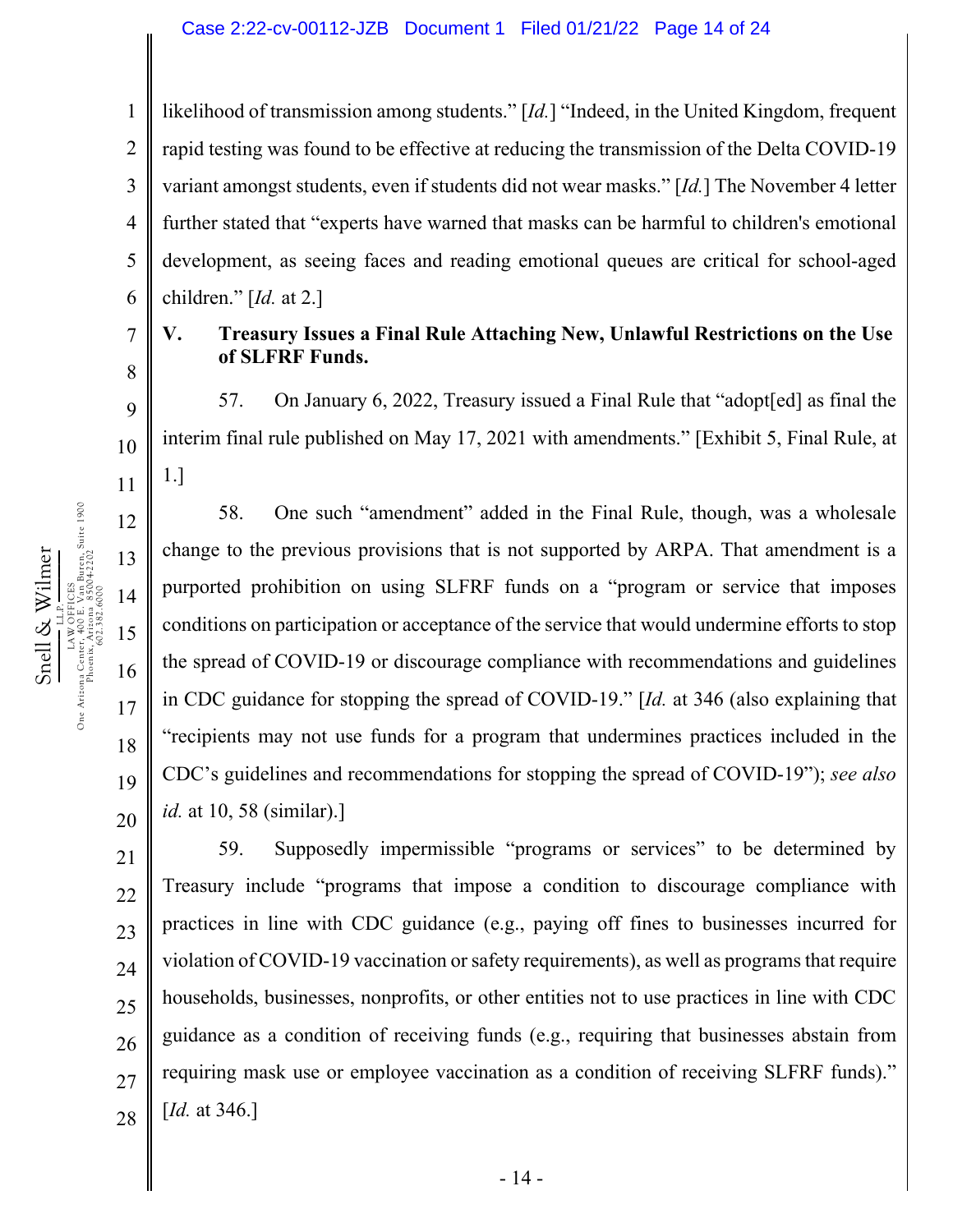1 2 60. The Final Rule does not cite any statutory text from ARPA to support this new prohibition. No such text exists.

61. The prohibition on using SLFRF funds for programs that allegedly "undermine" constantly changing CDC recommendations related to COVID-19 mitigation efforts is also not found in the Interim Final Rule.

62. Treasury is not a public health agency and does not have expertise in stopping the spread of COVID-19.

63. The effective date of the final rule is April 1, 2022. [*Id.* at 1.] Until the Final Rule becomes effective, the Interim Final Rule remains binding and effective. [*Id.* at 121.]

## **VI. Citing the Final Rule, Treasury Demands Action by the Governor Within 60 Days.**

64. On January 14, 2022, Treasury sent another letter to the Governor's Office, once again raising concerns with Plus-Up and ERB. The letter re-iterated Treasury's flawed position that SLFRF monies may not be used on programs that supposedly "undermine" efforts to stop the spread of COVID-19 and that Plus-Up and the ERB supposedly fail that test because of how they address school mask mandates. [Exhibit 6, Jan. 14 Letter from Treasury to OSPB, at 1-2.] Based on this, Treasury claimed that the Plus-Up program and the ERB program "as currently structured are ineligible uses of SLFRF funds." [*Id.* at 2.]

19 20 21 65. Similar to its previous letter, Treasury did not point to any statutory text from ARPA to support its position. The January 14 letter does not even cite 42 U.S.C. § 802(c) or any other provision of the ARPA.

22 23 24 25 26 27 66. The January 14 letter instead makes the irrelevant point that "the Interim Final Rule permits SLFRF funds to be used for a range of COVID-19 mitigation strategies, including face coverings, vaccination programs, and improved ventilation." [*Id.* at 1 n.1.] But this is simply one of the *non-exclusive*, possible uses of SLFRF monies. There is no mandate in ARPA, or the Interim Final Rule, that SLFRF monies be used on "COVID-19 mitigation strategies."

28

3

4

5

6

7

8

9

10

11

12

13

14

15

Snell & Wilmer L.L.P. LAW OFFICES One Arizona Center, 400 E. Van Buren, Suite 1900 Phoenix, Arizona 85004-2202 602.382.6000

Snell & Wilmer

16

17

18

67. At different points, the January 14 letter also cites the Final Rule. Most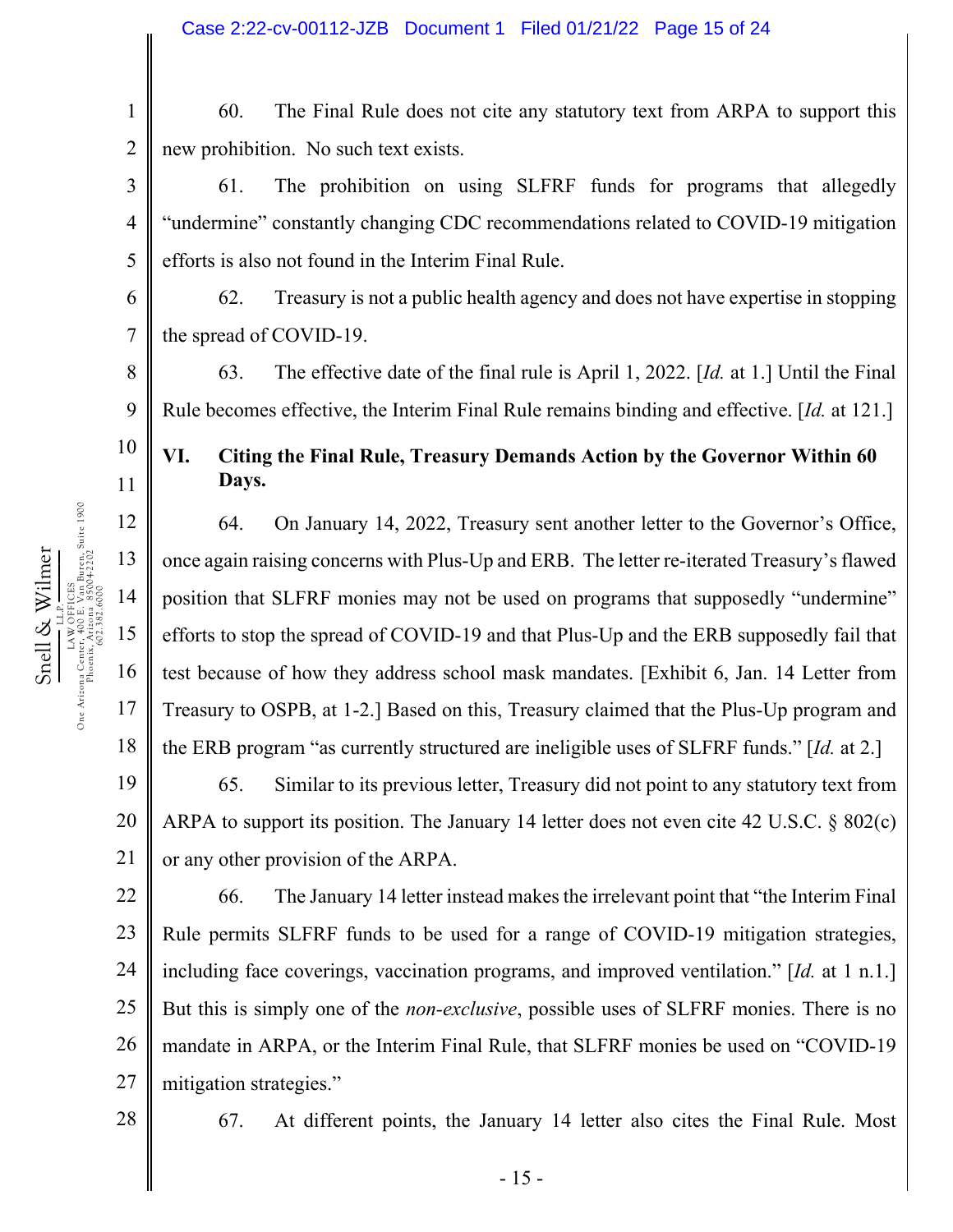relevant here, the January 14 letter asserts: "[t]he Final Rule, which was issued on January 6, 2022, further clarifies how SLFRF funds may be used, including that a recipient may not use SLFRF funds for a program, service, or capital expenditure that includes a term or condition that undermines efforts to stop the spread of COVID-19." [Jan. 14 Letter at 1 n.1.]

68. The January 14 letter does not acknowledge that the Final Rule only becomes effective on April 1, 2022. Nor did Treasury provide any basis for giving the Final Rule retroactive effect to recoup previously distributed SLFRF monies. *See*, *e.g*., *Afanador v. Garland*, 11 F.4th 985, 991 (9th Cir. 2021) ("When an agency engages in formal rulemaking, the rules it promulgates are analogous to legislation and are construed to apply only prospectively (unless Congress has expressly authorized it to promulgate a retroactively applicable rule).").

69. Nevertheless, the January 14 letter used that not-yet-effective Final Rule to demand action by the Governor. In particular, Treasury stated that the Governor must "(i) redirect SLFRF funds to eligible uses or (ii) remediate the issues with the Education Plus-Up Grant Program and the COVID-19 Educational Recovery Benefit Program by redesigning the programs to eliminate any elements that are inconsistent with the purpose and requirements of the SLFRF program." [Ex. 6 at 2.]

18 19 20 21 22 23 24 70. Treasury described two consequences from a lack of compliance with its demands. First, it stated that "[f]ailure to take either step within sixty (60) calendar days may result in Treasury initiating an action to recoup SLFRF funds used in violation of the eligible uses." [*Id.*] Second, Treasury stated that it "may also withhold funds from the State of Arizona's second tranche installment of SLFRF funds until Treasury receives information that confirms that the issues described above have been adequately addressed." [*Id.*]

25 26 27 28 71. In light of this history, there is no question that this controversy is ripe and that Governor Ducey has Article III standing. Treasury had no statutory authority to require the State to use SLFRF monies in a manner that, pursuant to Treasury's sole discretion, would not undermine efforts to stop the spread of COVID-19. Instead, Treasury, in an

1

2

3

4

5

6

7

8

9

10

11

- 16 -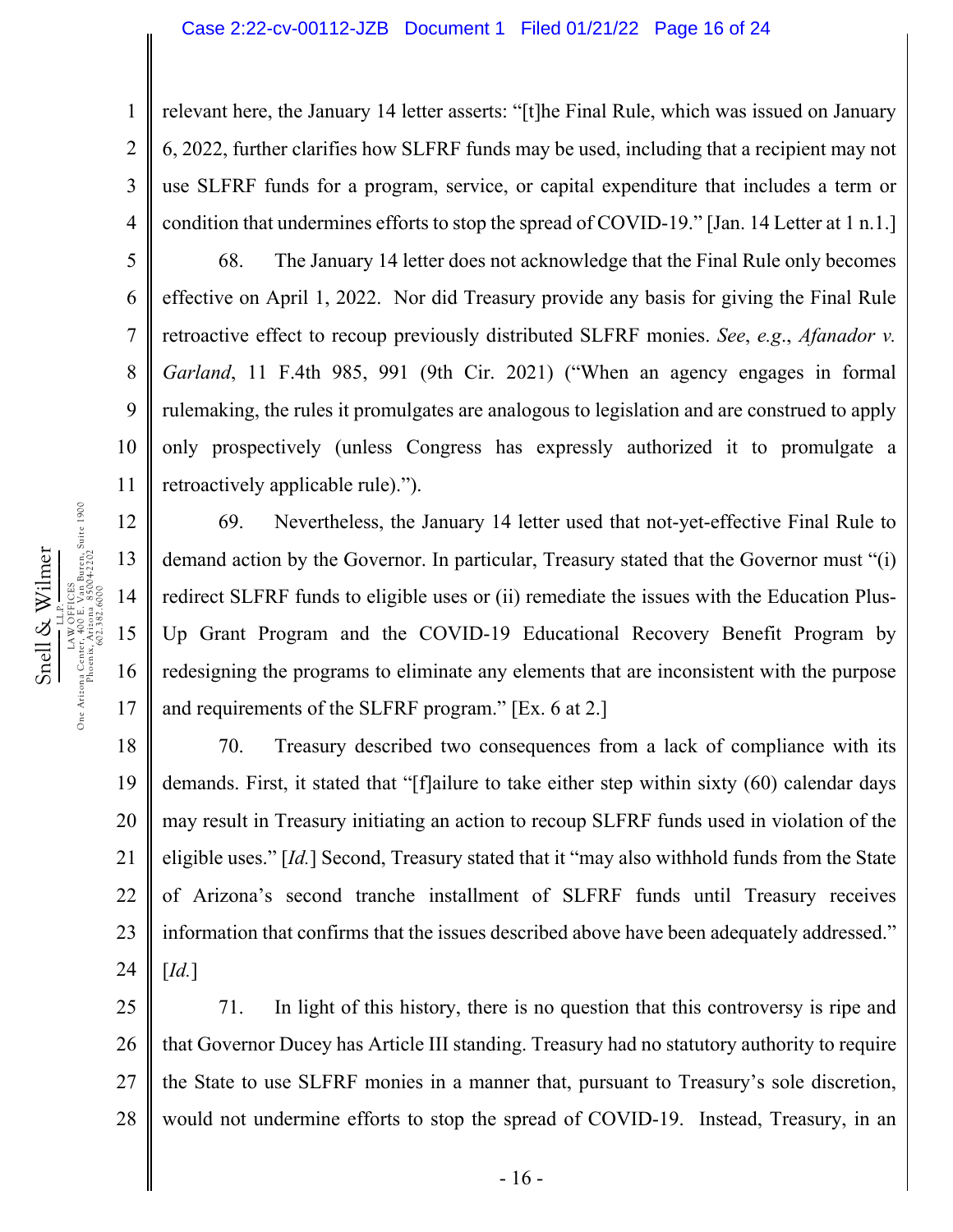1 2 3 4 5 6 7 8 9 abuse of discretion, issued the Final Rule well in excess of its statutory authority. With the recent issuance of the Final Rule, however, Treasury has demanded that Governor Ducey either comply with the Rule—even though it far exceeds Treasury's statutory authority or else face recoupment and withholding of SLFRF monies within 60 days.<sup>4</sup> The Governor's Office will not eliminate or change the Plus-Up and ERB programs to conform to Treasury's unlawful dictates. The concrete and particularized injury-in-fact to the Governor is therefore actual or imminent, not conjectural or hypothetical. *See, e.g.*, *Skyline Wesleyan Church v. Cal. Dep't of Managed Health Care*, 968 F.3d 738, 748 (9th Cir. 2020); *Bishop Paiute Tribe v. Inyo Cty.*, 863 F.3d 1144, 1153-54 (9th Cir. 2017).

10

11

12

13

14

15

Snell & Wilmer L.L.P. LAW OFFICES One Arizona Center, 400 E. Van Buren, Suite 1900 Phoenix, Arizona 85004-2202 602.382.6000

Snell & Wilmer

16

17

**FIRST CAUSE OF ACTION** 

#### **(Violation of the Administrative Procedure Act—Final Rule)**

72. Governor Ducey incorporates the allegations in the preceding paragraphs as if fully set forth herein.

73. The Administrative Procedure Act ("APA") authorizes the Court to hold unlawful and set aside agency action that is "in excess of statutory jurisdiction, authority, or limitations, or short of statutory right," or is "arbitrary, capricious, an abuse of discretion, or otherwise not in accordance with law." 5 U.S.C. § 706(2).

18 19 74. The Final Rule is a final agency action within the meaning of the APA. 5 U.S.C. § 551(13).

20 21 22 23 24 25 75. Governor Ducey has suffered legal wrong and is adversely affected or aggrieved by the Final Rule. 5 U.S.C. § 702. As stated, Governor Ducey is the party authorized by Arizona law to accept and expend the SLFRF monies that Treasury seeks to withhold and recoup. *See* A.R.S. § 41-101.01(A). The Final Rule seeks to impose new conditions on how Governor Ducey may exercise this authority, and prohibit programs like Plus-Up and ERB that were instituted before the issuance of the Final Rule. Indeed,

<sup>27</sup>  28 <sup>4</sup> The Governor notes that Treasury further abused its authority by requiring the State of Arizona to comply with the Final Rule before that rule ever goes into effect, since the response would be due to Treasury on March 15, 2022 and the rule would not go into effect until April 1, 2022.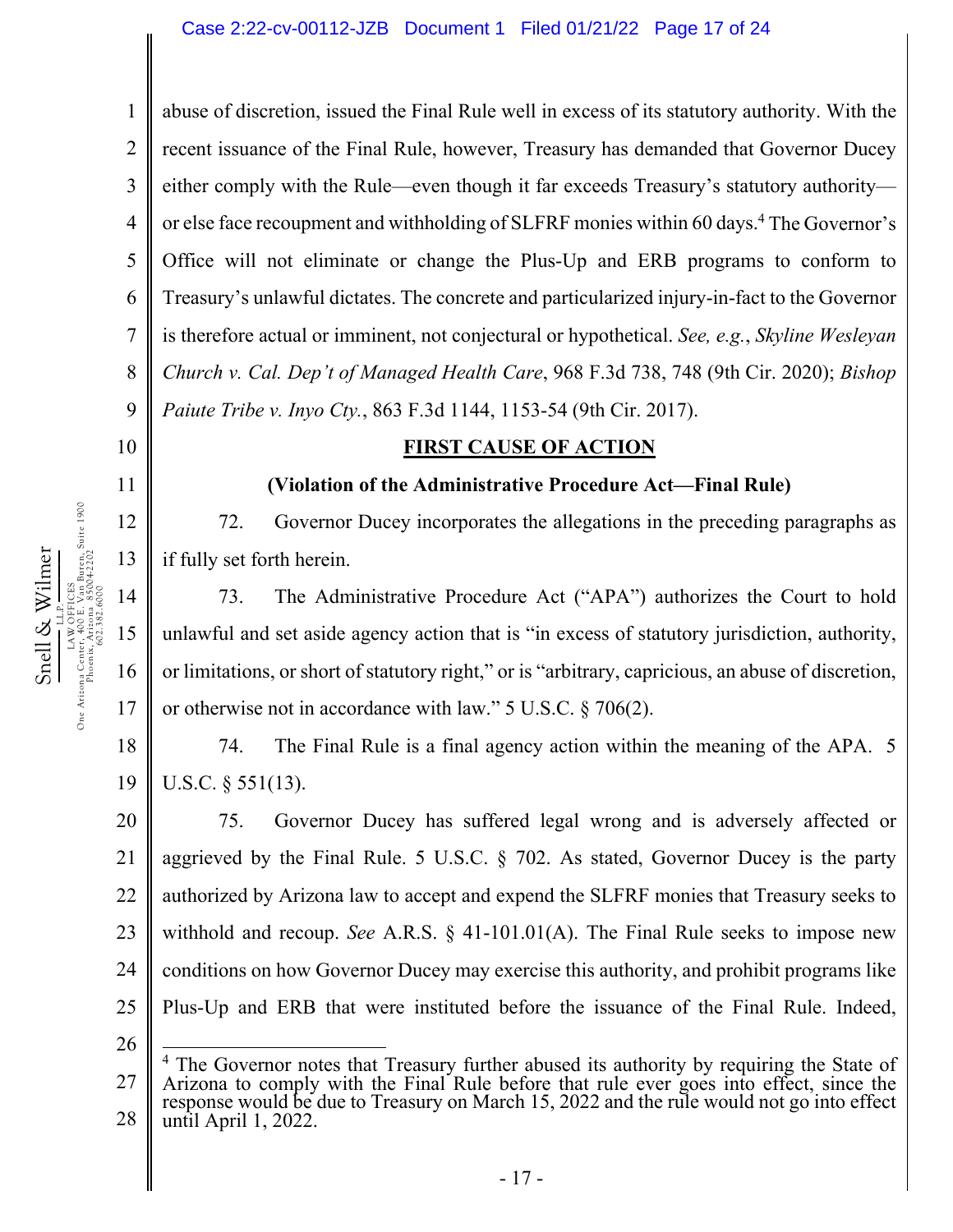1 2 3 Treasury specifically cited the Final Rule as grounds to demand that Governor Ducey change these programs within 60 days or else face recoupment and withholding of SLFRF monies.

4 5 6 7 8 9 76. It is axiomatic that a federal agency must have statutory authority for the regulations it issues. *See, e.g.*, *Mexichem Fluor, Inc. v. Env't Protection Agency*, 866 F.3d 451, 460 (D.C. Cir. 2017) ("The agency must have statutory authority for the regulations it wants to issue."). "Merely because an agency has rulemaking power does not mean that it has delegated authority to adopt a particular regulation." *N.Y. Stock Exch. LLC v. SEC*, 962 F.3d 541, 554 (D.C. Cir. 2020).

77. Here, the Final Rule far exceeds the limited statutory authority granted to Treasury by ARPA. That statute did not confer Treasury with power to prohibit States from expending SLFRF monies in a manner that in Treasury's subjective and extraordinary determination "would undermine efforts to stop the spread of COVID-19 or discourage compliance with recommendations and guidelines in CDC guidance for stopping the spread of COVID-19." [Ex. 5 at 346].

16 17 18 19 20 21 22 78. To the contrary, Congress specifically described the permissible uses of SLFRF funds, as well as restrictions on such uses, in 42 U.S.C. § 802(c). In describing how the funds may be used, Congress did not prohibit States from expending SLFRF monies in a manner that Treasury subjectively believes will "undermine" COVID-19 mitigation efforts or require states to follow CDC guidance in implementing programs that expend SLFRF monies. Neither  $\S 802(c)$ , nor any other provision of ARPA, authorizes Treasury to create new restrictions that are untethered to and inconsistent with the text of the ARPA.

23 24 25 26 27 28 79. The first category of permissible use of SLFRF monies identified by Congress discussed is particularly instructive here. That category allows SLFRF monies to be used "to respond to the public health emergency with respect to the Coronavirus Disease 2019 (COVID–19) *or* its negative economic impacts." 42 U.S.C.  $\S 802(c)(1)(A)$  (emphasis added). Congress used the word "or"—not "and." At no point did Congress suggest that, in addressing "negative economic impacts," States must structure programs to comply with

10

11

12

13

14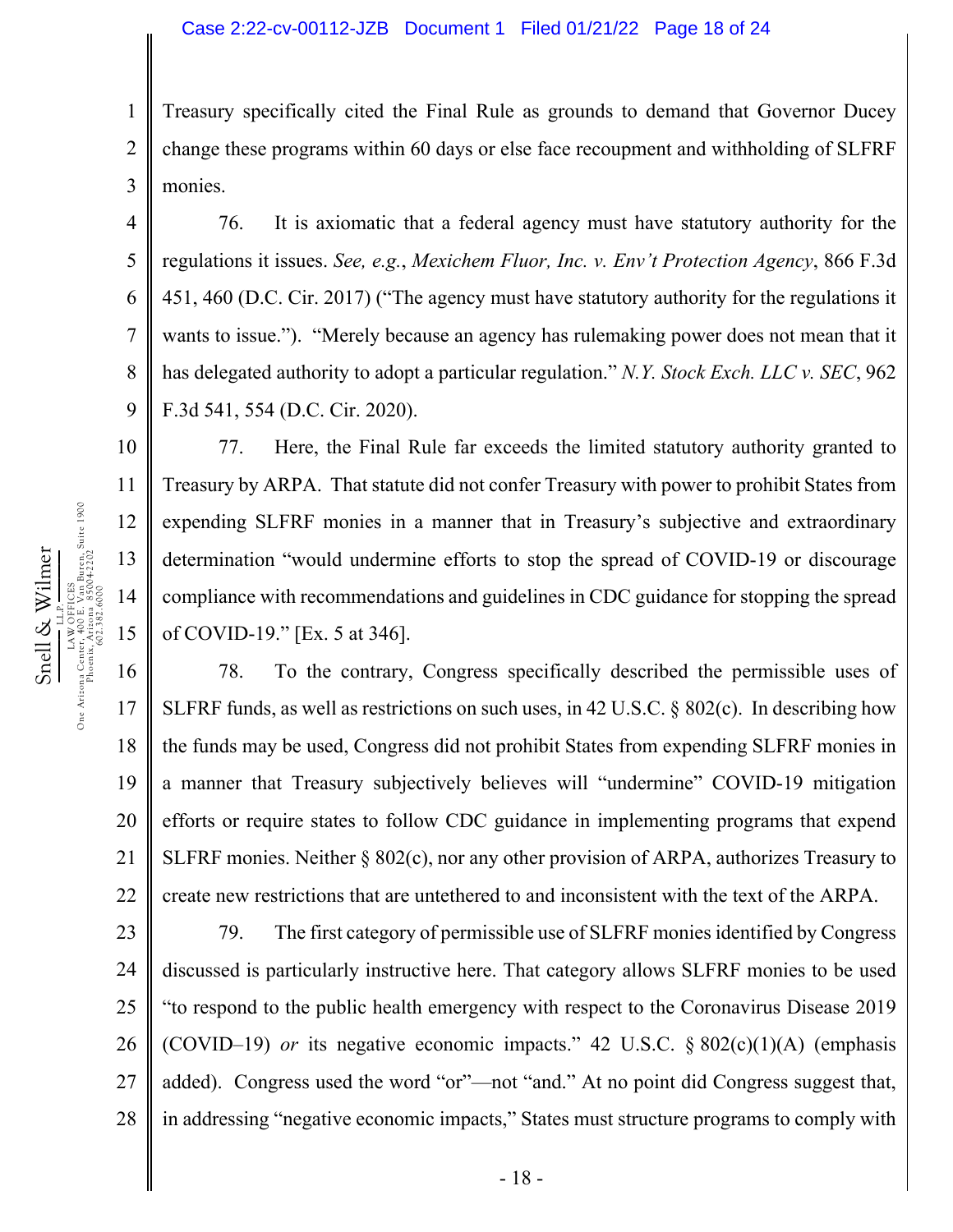COVID-19 mitigation guidance.

80. Nor is the Final Rule's extra-statutory restriction on SLFRF monies "necessary or appropriate to carry out" Section 802 of ARPA. *See* 42 U.S.C. § 802(f).

3 4

5

6

7

8

9

10

11

12

13

14

Snell & Wilmer L.L.P. LAW OFFICES One Arizona Center, 400 E. Van Buren, Suite 1900 Phoenix, Arizona 85004-2202 602.382.6000

Snell & Wilmer

LAW OFFICES<br>One Arizona Center, 400 E. Van Buren, Suite 1900<br>Phoenix, Angle 1980-4-2202<br>2.1382.600-4-282.202

1

2

81. Although the plain language of ARPA is sufficient to conclude that the Final Rule exceeds Treasury's statutory authority, this conclusion is buttressed by the "major questions" doctrine. Under this doctrine, and as recently affirmed by the U.S. Supreme Court, courts "expect Congress to speak clearly when authorizing an agency to exercise powers of vast economic and political significance." *Ala. Assn. of Realtors v. Dep't of Health & Human Servs.*, 141 S. Ct. 2485, 2489 (2021) (quotation omitted); *Nat'l Fed'n of Indep. Bus.*, 2022 WL 120952, at \*3 (same).

82. If Congress intended to give Treasury—which has absolutely no expertise in matters of public health—the authority to withhold or recoup tens of millions of dollars from States based on Treasury's subjective assessment of whether a State program "undermines" COVID-19 mitigation efforts, Congress needed to "speak clearly."

15 16 17 18 19 20 83. The need for Congress to "speak clearly" is particularly pressing where, as here, Treasury's Final Rule would "intrude<sup>[]</sup> into . . . area<sup>[</sup>s] that [are] the particular domain of state law"—public health and education policy. *Ala. Assn. of Realtors*, 141 S. Ct. at 2489. By contrast, public-health policy is completely outside the domain of Treasury, which lacks the expertise required to assess whether a particular expenditure of SLFRF funds "would undermine efforts to stop the spread of COVID-19."

21 22 23 24 25 84. Because Congress did not "speak clearly" (or, indeed, speak at all) on this issue of vast economic and political significance, the Final Rule exceeds Treasury's statutory authority. It is also arbitrary, capricious, an abuse of discretion, and contrary to law. The Final Rule must therefore be held unlawful and set aside pursuant to 5 U.S.C. §  $702(2)(A)$  and  $(2)(C)$ .

- 26 …
- 27 …
- 28 …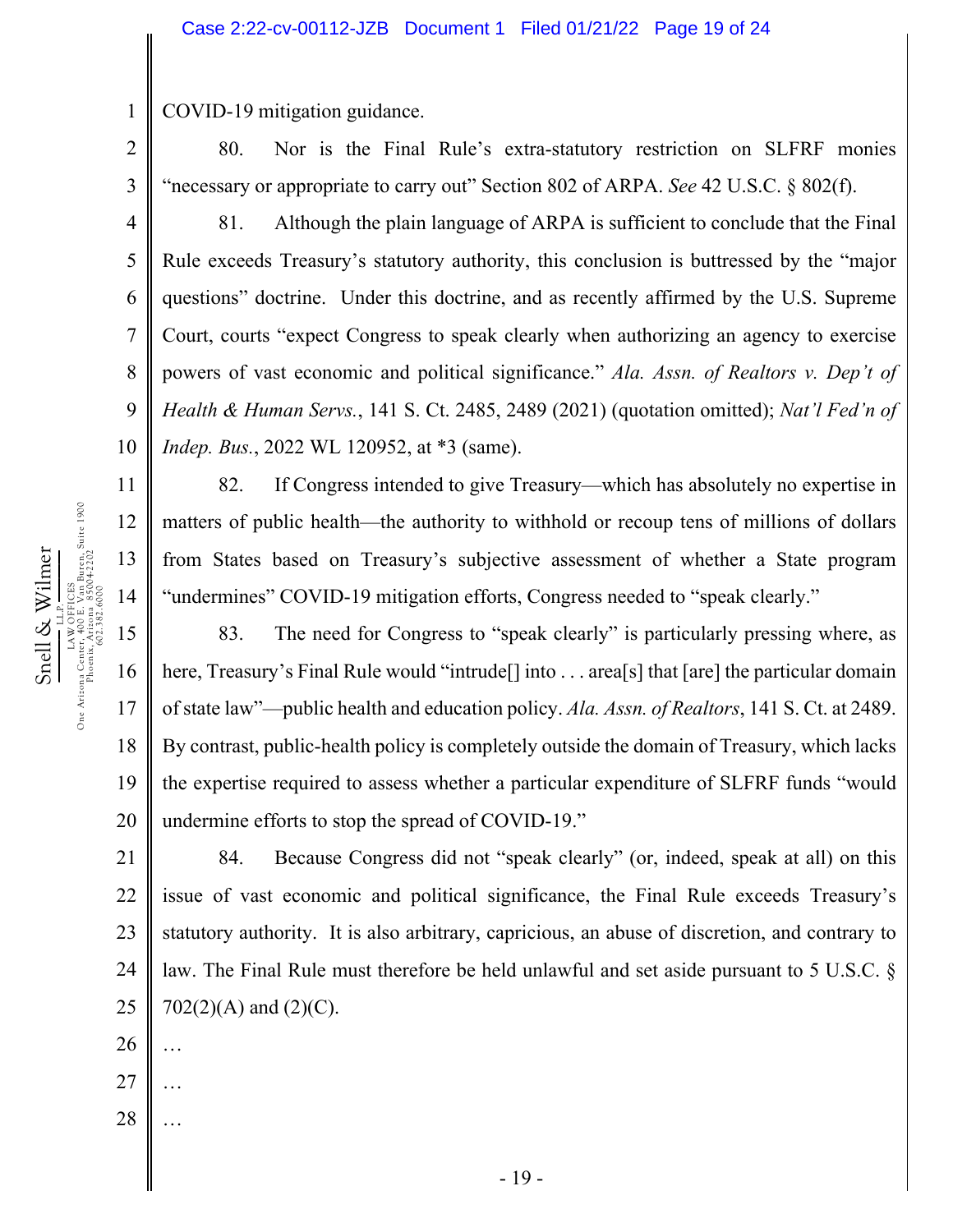#### **SECOND CAUSE OF ACTION**

# **(Violation of the Administrative Procedure Act—January 14 Treasury Demand Letter)**

85. Governor Ducey incorporates the allegations in the preceding paragraphs as if fully set forth herein.

86. The January 14 letter is a final agency action within the meaning of the APA. 5 U.S.C. § 551(13).

8 9 10 11 87. Because Arizona law makes Governor Ducey responsible for accepting and expending the SLFRF monies that Treasury seeks to withhold and recoup, A.R.S. § 41- 101.01(A), Governor Ducey has suffered legal wrong and is adversely affected or aggrieved by the January 14 letter. 5 U.S.C. § 702.

18 88. Treasury exceeded its statutory authority under 42 U.S.C. § 802, acted arbitrarily and capriciously, and abused its discretion, and acted contrary to law in demanding that Governor Ducey eliminate or modify the Plus-Up and ERB programs on the grounds that these programs allegedly "impose[] conditions on participation in or acceptance of the service that would undermine efforts to stop the spread of COVID-19 or discourage compliance with recommendations and guidelines in CDC guidance for stopping the spread of COVID-19." [Ex. 5 at 346; *see also* Ex. 6 at 1.].

19 20 21 22 23 24 25 89. Nothing in ARPA authorizes Treasury to impose such conditions on SLFRF monies. None of the four categories of permissible use, or the two use restrictions, in 42 U.S.C. § 802(c) come close to prohibiting States from expending SLFRF monies in a manner that Treasury determines will "undermine" COVID-19 mitigation efforts or require compliance with CDC guidance or recommendations. Nor does anything in ARPA give Treasury authority to impose new conditions on how SLFRF monies are used that are not found anywhere in the statutory text.

26 27 28 90. Likewise, the Interim Final Rule fails to authorize Treasury's action. That rule does not say anything about mask mandates in schools or any other measures that supposedly "undermine" COVID-19 mitigation efforts. Similarly, the Interim Final Rule

1

2

3

4

5

6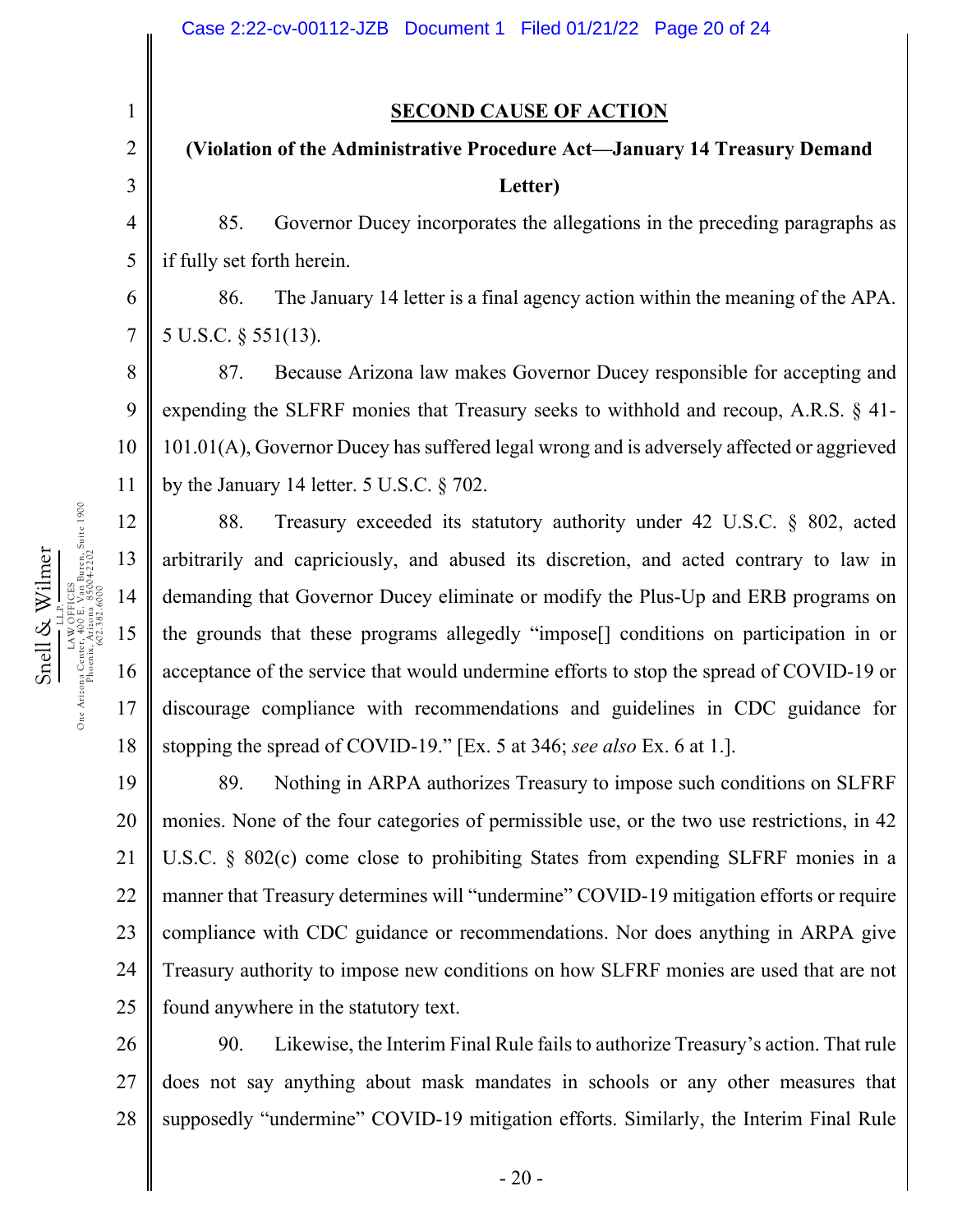1 2 does not require States to abide secondhand, ever-changing CDC guidance in implementing programs that expend SLFRF monies.

3 4 5 91. The Final Rule also cannot provide any grounds for recoupment or withholding since that Rule exceeds Treasury's authority and does not become effective until April 1, 2022.

6 7 8 9 92. Plus-Up and ERB are entirely consistent with 42 U.S.C. § 802(c) because they respond to the "negative economic impacts" of the COVID-19 pandemic by, among other things, providing economic assistance to households and schools to address the pandemic's impact on education.

93. Because Treasury's actions have no basis in statute or the currently effective regulation, Treasury has exceeded its authority, abused its discretion, and acted arbitrarily, capriciously, and contrary to law, all in violation of the APA. *See* 5 U.S.C. § 706(2). The January 14 letter must therefore be held unlawful and set aside pursuant to 5 U.S.C.  $\S$  702(2)(A) and (2)(C).

#### **THIRD CAUSE OF ACTION**

#### **(Declaratory Judgment—Violation of the Spending Clause)**

17 18 94. Governor Ducey incorporates the allegations in the preceding paragraphs as if fully set forth herein.

19 20 21 95. Article I, § 8, cl. 1 of the U.S. Constitution (the Spending Clause) empowers Congress to "lay and collect Taxes, Duties, Imposts and Excises, to pay the Debts and provide for the common Defence and general Welfare of the United States."

22 23 24 25 26 96. If, however, Congress "desires to condition the States' receipt of federal funds," then it "must do so unambiguously . . . enable ling the States to exercise their choice knowingly, cognizant of the consequences of their participation." *South Dakota v. Dole*, 483 U.S. 203, 207 (1987) (quoting *Pennhurst State Sch. & Hosp. v. Halderman*, 451 U.S. 1, 17 (1981)) (alteration in original).

27 28 97. If the Final Rule is authorized by statute (it is not), then it violates the Spending Clause because the enabling statute, 42 U.S.C. § 802, is ambiguous in the strings

10

11

12

13

14

15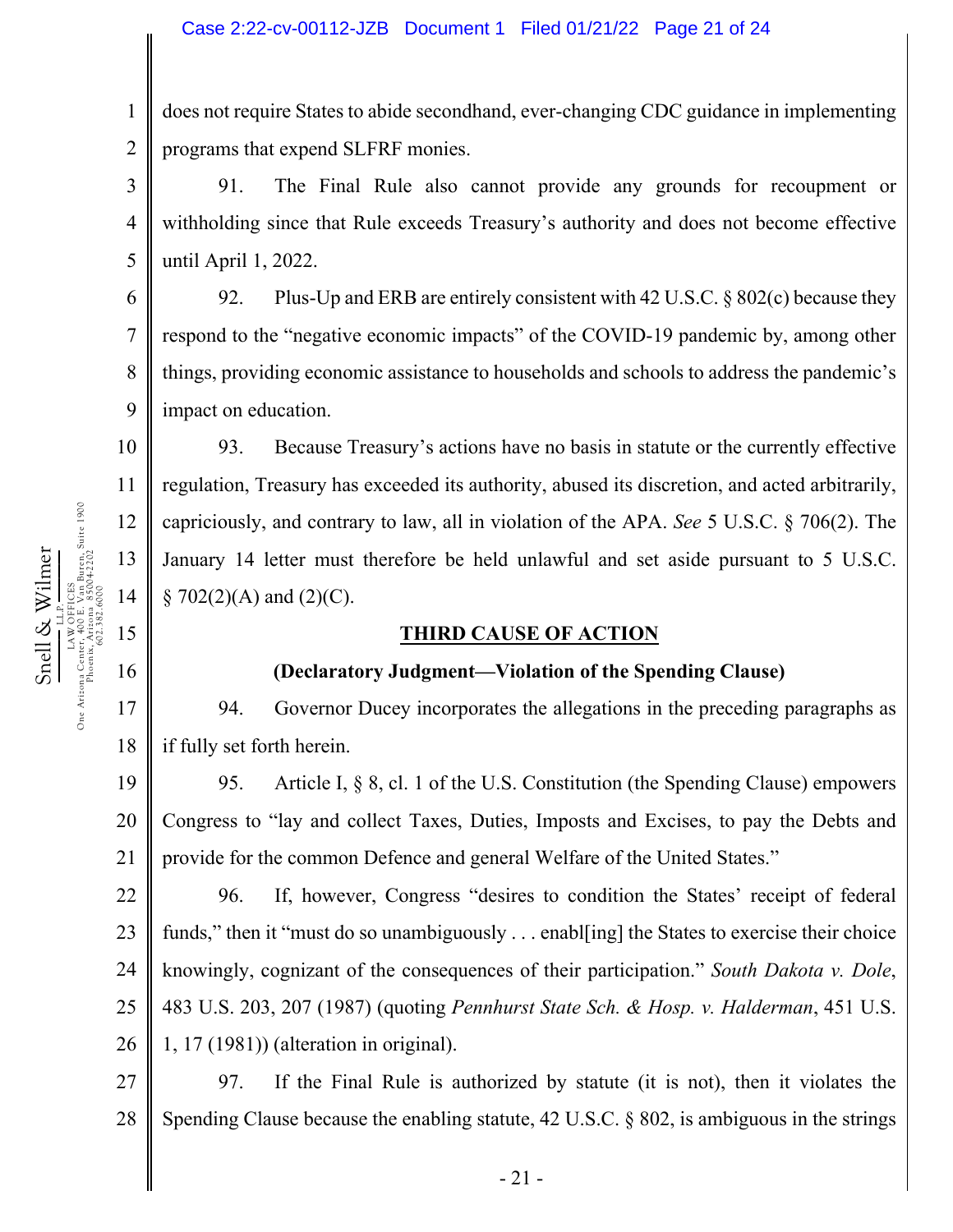it attaches to the use of SLFRF monies.

2 3 4 5 6 98. In particular, 42 U.S.C § 802 does not give States any notice that SLFRF monies could, at some future date, be withheld or recouped based on Treasury's determination that the State's use of the monies "undermine[s] efforts to stop the spread of COVID-19." And § 802 certainly does not alert States to the possibility that their use of SLFRF monies must comport with the CDC's ever-changing COVID-19 guidance.

7 8 99. Accordingly, even if the Final Rule is somehow authorized by statute, it violates the Spending Clause.

#### 9

1

#### 10

11

12

13

14

# **FOURTH CAUSE OF ACTION**

#### **(Declaratory Judgment—Violation of the Non-Delegation Doctrine)**

100. Governor Ducey incorporates the allegations in the preceding paragraphs as if fully set forth herein.

101. Article I, § 1, of the U.S. Constitution vests "[a]ll legislative Powers herein granted ... in a Congress of the United States."

15 16 17 18 19 102. Thus, "when Congress confers decisionmaking authority upon agencies Congress must 'lay down by legislative act an intelligible principle to which the person or body authorized to [act] is directed to conform.'" *Whitman v. Am. Trucking Assoc.*, 531 U.S. 457, 472-73 (2001) (quoting *J.W. Hampton, Jr. & Co v. United States*, 276 U.S. 394, 409 (1928)) (emphasis in original omitted).

20 21 22 103. If the Final Rule is authorized by ARPA (again, it is not), then this means that the Act sets forth no "intelligible principle[s]" guiding Treasury's decisions to withhold or recoup SLFRF monies.

23 24 25 26 27 104. Rather, if the Final Rule is authorized by ARPA, then this means Treasury has unfettered discretion to add new conditions on SLFRF funds, including conditions based on Treasury's beliefs about what COVID-19 mitigation strategies are appropriate, despite the fact that Treasury is not a public health agency and does not have expertise in this area. 105. Accordingly, if the Final Rule falls within the authority granted to Treasury

28 by ARPA, then the Act violates the non-delegation doctrine.

One Arizona Center, 400 E. Van Buren, Suite 1900 Snell & Wilmer Phoenix, Arizona 85004-2202 Snell & Wilmer LAW OFFICES 602.382.6000 L.L.P.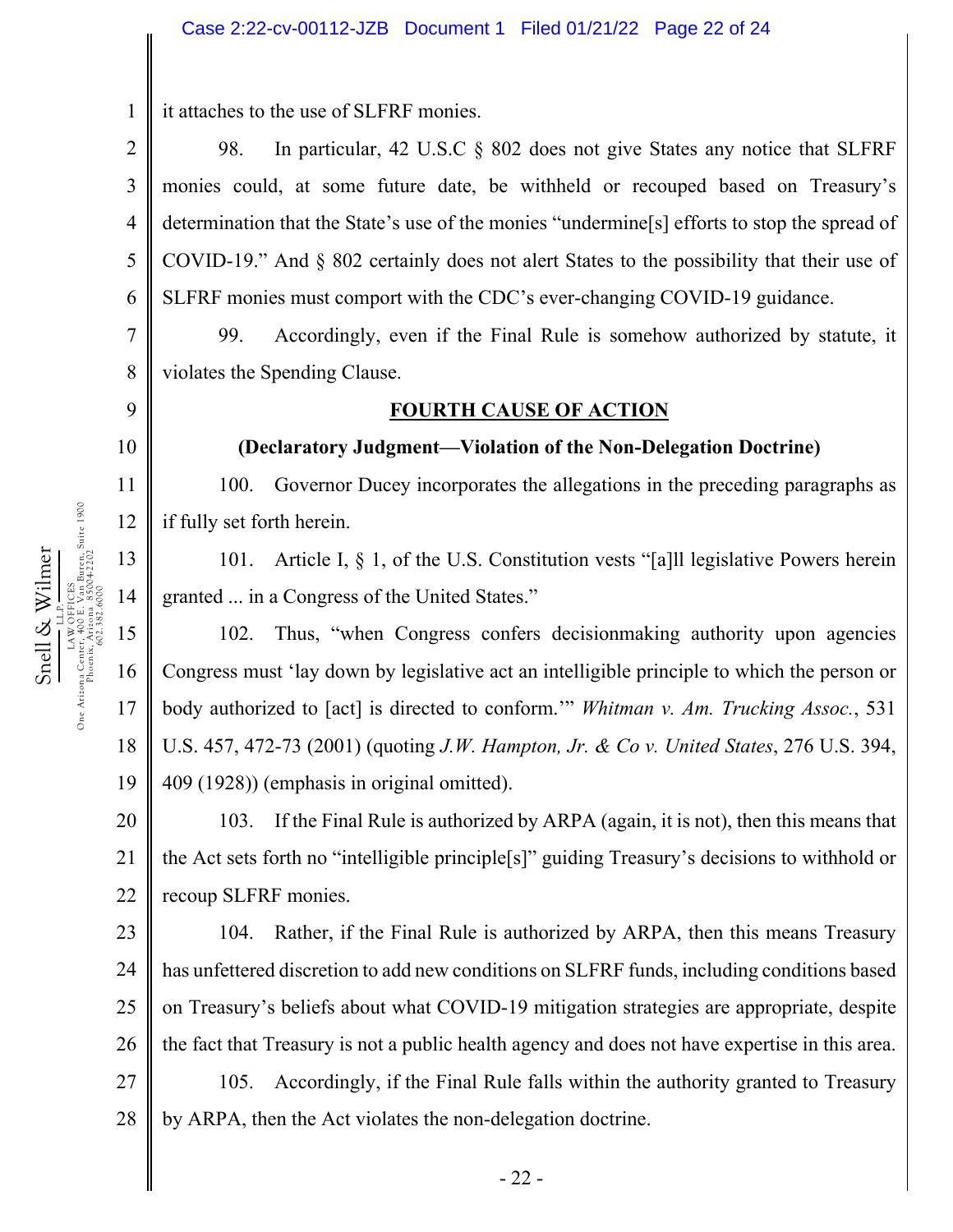#### **PRAYER FOR RELIEF**

Wherefore, Governor Ducey requests that this Court:

A. Declare that the Final Rule is unlawful and must be set aside because the Final Rule exceeds Treasury's statutory authority, is an abuse of discretion, is arbitrary and capricious, and is contrary to law;

B. Declare that Defendants have abused their discretion, exceeded their statutory authority, and acted arbitrarily, capriciously, and contrary to law by demanding that Governor Ducey eliminate or modify existing SLFRF programs;

C. Permanently enjoin Defendants from enforcing against Governor Ducey and the State of Arizona the Final Rule's unlawful restriction on programs that allegedly undermine efforts to stop the spread of COVID-19 or discourage compliance with recommendations and guidelines in CDC guidance for stopping the spread of COVID-19.

D. Permanently enjoin Defendants from withholding or recouping SLFRF monies from the State of Arizona based on the conditions of the Plus-Up and ERB programs;

16 17 E. Awarding Plaintiff reasonable costs and expenses of this action, including attorneys' fees; and

1

2

3

4

5

6

7

8

9

10

11

12

13

14

15

18

19

20

21

22

23

24

25

26

27

28

F. Grant other such relief as may be just and proper.

Dne Arizona Center, 400 EFICES<br>One Arizona Center, 400 E. Van Buren, Suite 1900<br>Phoenix, 602.382.6000<br>302.382.6000 One Arizona Center, 400 E. Van Buren, Suite 1900 Snell & Wilmer Phoenix, Arizona 85004-2202 Snell & Wilmer LAW OFFICES 602.382.6000 L.L.P.